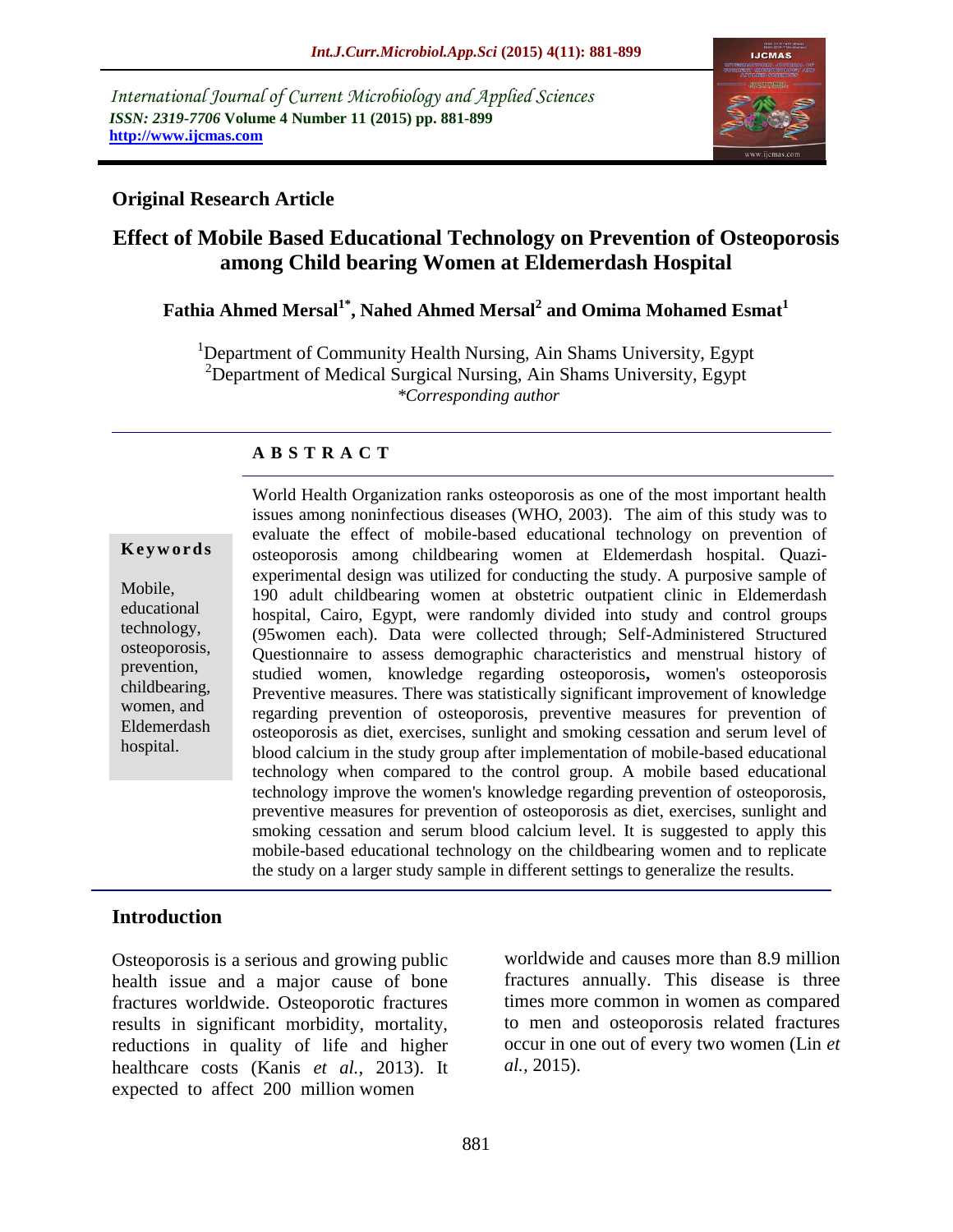Many factors are regarded as risks for osteoporosis which include several changeable and unchangeable risk factors. The unchangeable factors are gender, family history, ethnicity and race, advancing age, postmenopausal status and body frame size (El-Tawab *et al.,* 2015).

Environmental risk factors (changeable) include low activity level, sedentary lifestyles over many years, smoking, alcohol abuse, and poor nutritional behaviors including eating disorders, low vitamin D intake and low calcium intake. Extreme consumption of soft drinks and caffeinated drinks cause calcium loss via the kidney. Caffeine use of more than three cups of coffee every day might increase calcium excretion in the urine and it affects bone health (National Osteoporosis Foundation 2011).

Globally, public awareness of osteoporosis persists to be low, particularly in developing countries (Elayeh *et al.,* 2014). Improving knowledge about osteoporosis has been shown to be effective among different age groups of female population (Hossein, 2014).

Education is important strategy in the prevention of osteoporosis, and many studies have been performed to enhance knowledge of women, using workshops and group discussions. The challenge for osteoporosis prevention programs is to promote early detection of risk factors and to encourage the adoption of risk-reducing behaviors in women from adolescence to perimenopause to develop a healthy lifestyle (Malak and Toama, 2015).

Osteoporosis is preventable and curable, and an important point in preventing the disease is to modify thinking, lifestyle, and daily habits in such a way that improves the quality of life and efficiency of individuals.

Therefore, teaching preventive behaviors such as balanced diet like a simple and efficient means can help us prevent the disease and promote and maintain our health (Baheiraei *et al.,* 2005 and Sedlak *et al.,* 2005).

Recently, technology has developed to be one of the primarily considerable means by which to acquire health and medical information (Mouton and Cloes, 2013). Additionally, innovations in mobile and electronic healthcare are revolutionizing the participation of both doctors and patients in the modern healthcare system. It creates new opportunities for individuals to join actively in monitoring and improving their health (Appelboom *et al.,* 2013).

Mobile health (mHealth) explains the use of portable electronic devices with software applications to provide health services and manage patient information. With approximately 5 billion mobile phone users worldwide, opportunities for mobile technologies to play a formal role in health services, particularly in low- and middleincome countries, are increasingly being documented (Källander *et al.,* 2013). Using new technologies in osteoporosis prevention must focus on younger people either by promoting more primary or secondary preventive actions and older people, they must be modified to produce their interest when they have osteoporosis or are at a high risk of fracture (i.e. tertiary prevention). As it has been shown in the literature, the two solutions are suitable in a (pre)- menopausal population (Slomian *et al.,* 2014).

### **Significance of the Study**

World Health Organization ranks osteoporosis as one of the most important health issues among noninfectious diseases (WHO, 2003). Women are eight times more at risk of osteoporosis than men are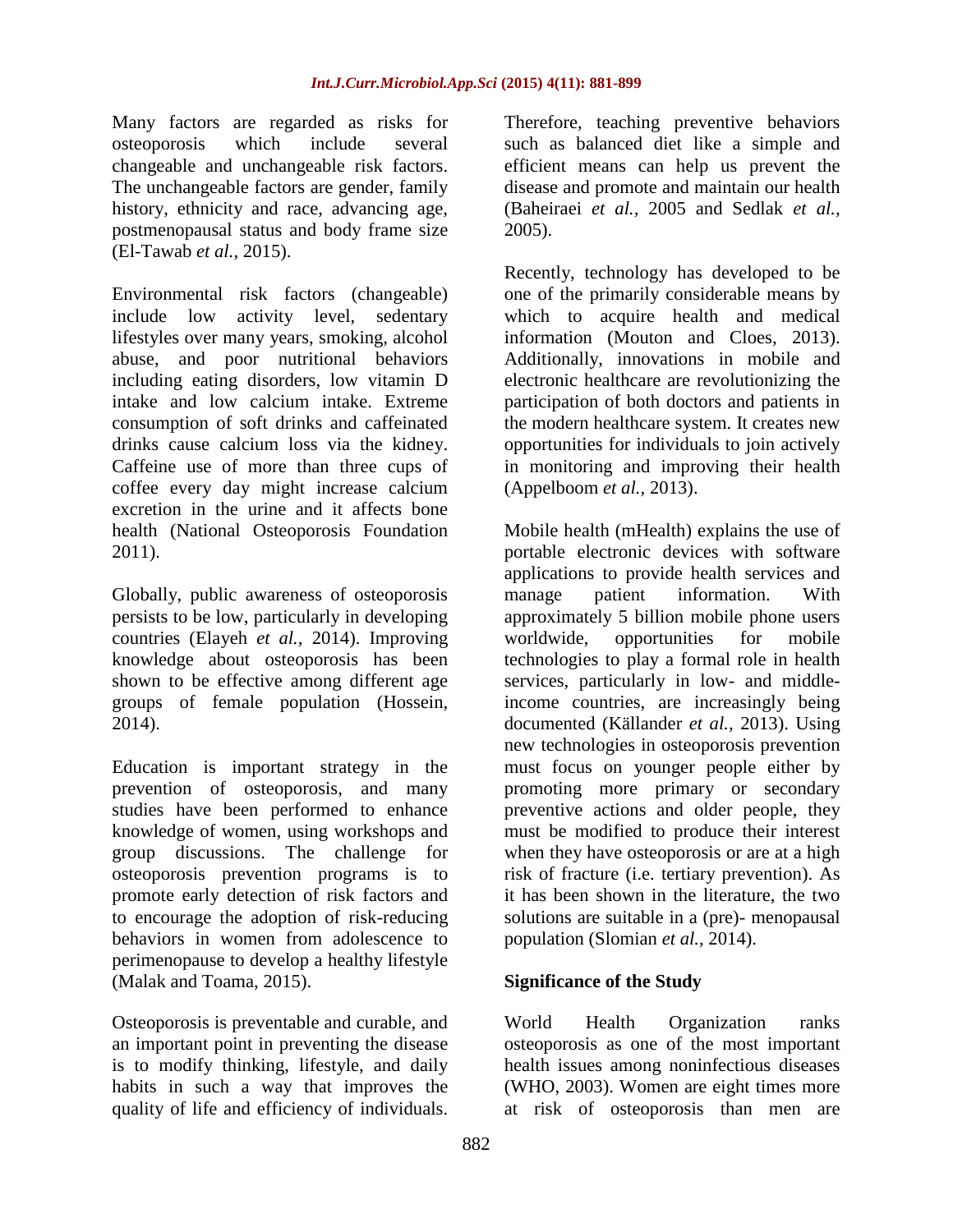accordingly, about 200 million women suffer from the disease worldwide (Jeihooni *et al.,* 2015). Osteoporosis is considered a health problem in Egypt, as Egyptian women generally have lower bone mineral density compared with women in Western countries (Mohamed and Tayel, 2012). Constructed bone mineral density charts for Egyptian women showed that they have a lower bone mineral density compared to their western counterparts. According to the recent International Osteoporosis Foundation (IOF) report, 28.4% of postmenopausal women in Egypt are estimated to have Osteoporosis (Isma'il *et al.,* 2015).

Mobile phone interventions have improved preventive behaviors (Buller *et al.,* 2013). The advantages of mobile technologies may be a powerful media for providing individual support to health care consumers. The popularity of mobile technologies has directed to high and increasing ownership of mobile technologies, which means interventions can be delivered to large numbers of people. In 2009, more than twothirds of the world's population owned a mobile phone and 4.2 trillion text messages were sent. In many high-income countries and low income countries (Free *et al.,* 2013).

The aim of this study was to evaluate the effect of mobile-based educational technology on prevention of osteoporosis among childbearing women at Eldemerdash hospital through; Evaluate knowledge regarding prevention of osteoporosis. Assess preventive measures for prevention of osteoporosis as diet, exercises, sunlight and smoking cessation. And also to Assess serum blood calcium level.

## **Hypotheses**

In order to accomplish the research aim of this study the following hypotheses was suggested: The study group who receive

mobile based educational technology will have significant higher Knowledge, preventive measures of osteoporosis and higher serum calcium than the control group who receive the routine care.

## **Subjects and Methods**

### **Research Design**

A quasi-experimental research design has been utilized in this study.

### **Research setting**

The study was conducted at the outpatient obstetric clinic for follow up after delivery, at Eldemerdash hospital in Cairo - Egypt.

## **Subjects**

Purposive sample of 190 adult women were included in this study. Women for this study were childbearing had one child or more; they from outpatient obstetric clinic for follow up after delivery, can read and write. Women divided randomly into two equal groups (95 patients each) to constitute the study and control groups.

### **Inclusion criteria include the following**

Adult woman who had one child or more. Women or any one from their family should have smart phone, basic familiarity with the usage of mobile phone and sending and receiving a short message. Availability of mobile phone network in women' area of residence. In addition, they should be able to read, write and communicate with the researchers and understand the goals of the study. The sample size was estimated with STATA 10 program. The estimated required sample size was 95 women in each group, to achieve power of study 80%, power  $= 0$ -8000 and alpha=0.0500.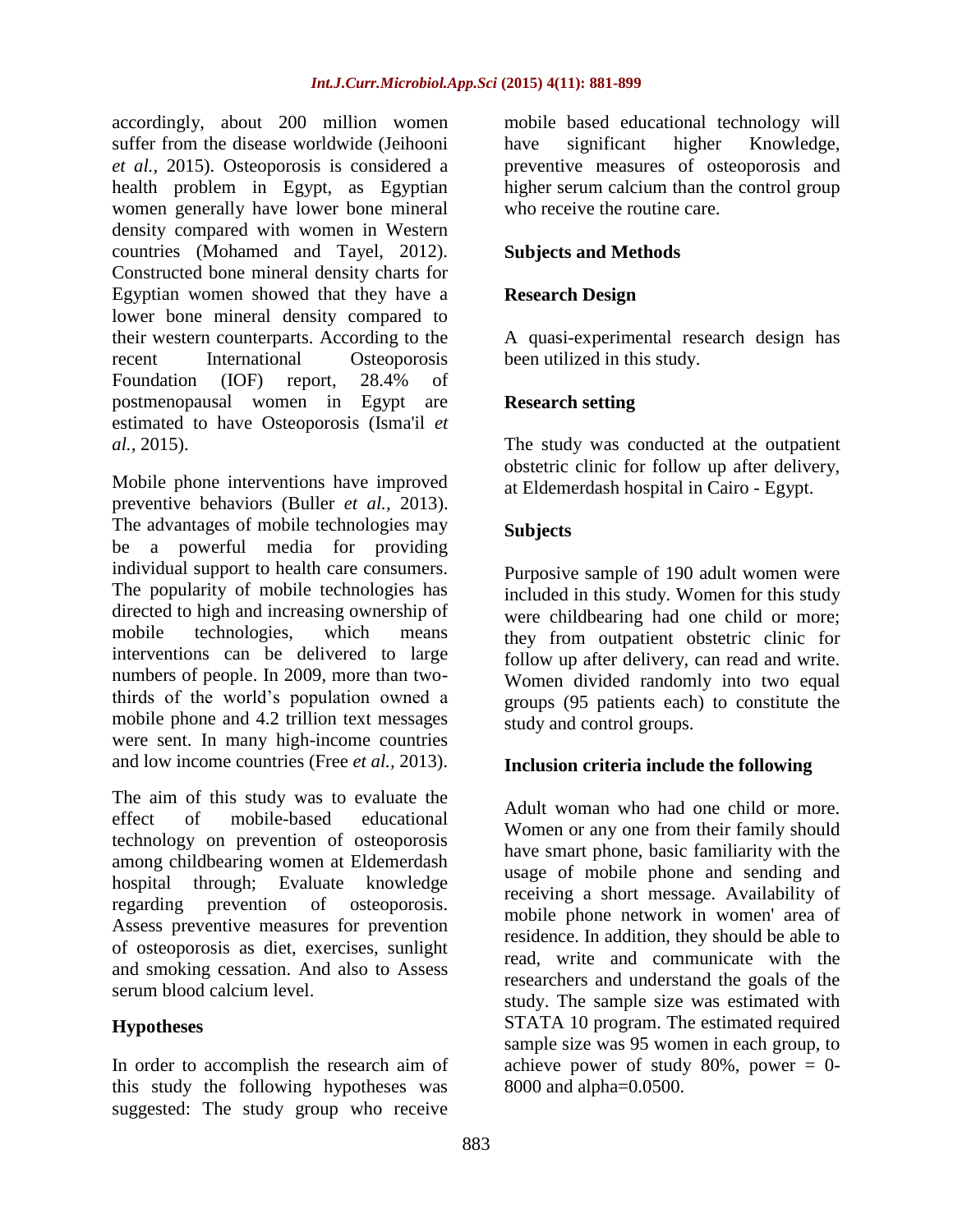#### **Study tools**

The following tools were used to collect data related to this study;

Include the following Self-Administered Structured Questionnaire

It was written in a simple Arabic language and comprises 4 parts. The first part was concerned with demographic characteristics of studied women such as age, education, work and marital status, number of children, passive or active smoking, presence or absence of family history of osteoporosis, body mass index and serum calcium level. The second part include assessment of menstrual history of studied women such as age of menarche, regularity of menstruation, parity, abortion number, breast feeding and contraceptive using. The third part: It was developed by the researchers based on the related literature and validated by a group of five experts in medical surgical and community health nursing departments at Faculty of Nursing, Ain Shams University. It was used to assess woman's knowledge regarding osteoporosis included seven items related to definition, causes, symptoms, diagnosis ,prevention of osteoporosis, calcium and vitamin D resources. The forth part: It developed and constructed by the researchers based on the related literature and validated by a group of five experts in medical surgical and community health nursing departments at Faculty of Nursing, Ain Shams University. It was designed to assess women's Preventive measures regarding Osteoporosis. It included women's Preventive measures regarding (healthy dietary intake per week, risky dietary intake per day and exercises, sunlight exposure in right manner, calcium supplementary intake, active and passive smoking cessation).

#### **Scoring systems**

The total score of knowledge was 32 degree. The score one was given for each correct answer and zero for incorrect answer. For each area of knowledge, the scores of the items were summed-up and the total score divided by the number of the items. These scores were converted into a percent score. The total women's' knowledge was considered satisfactory if the percent score was 60% or more, and unsatisfactory if less than 60%.

The current study was carried out on three phases, preparatory phase, implementation phase and evaluation phase. The actual filed work of this study started at the beginning of November 2014 till May 2015.

#### **Phase I: Preparatory phase**

It included reviewing of related literature, and theoretical knowledge of various aspects of the study using books, articles, internet, periodicals and magazines to develop data collection tools and the educational guidelines content.

Educational guidelines and short messages

Educational guidelines and a total 48 short messages were designed by the researchers based on the needs of the studied women to improve women's knowledge and preventive measures of osteoporosis based on the related literature .It was written in Arabic language.

The guidelines were revised by a group of five experts in Medical Surgical and community health nursing at faculty of Nursing, Ain Shams University for the content validity and applicability. It included two parts. The first part: it included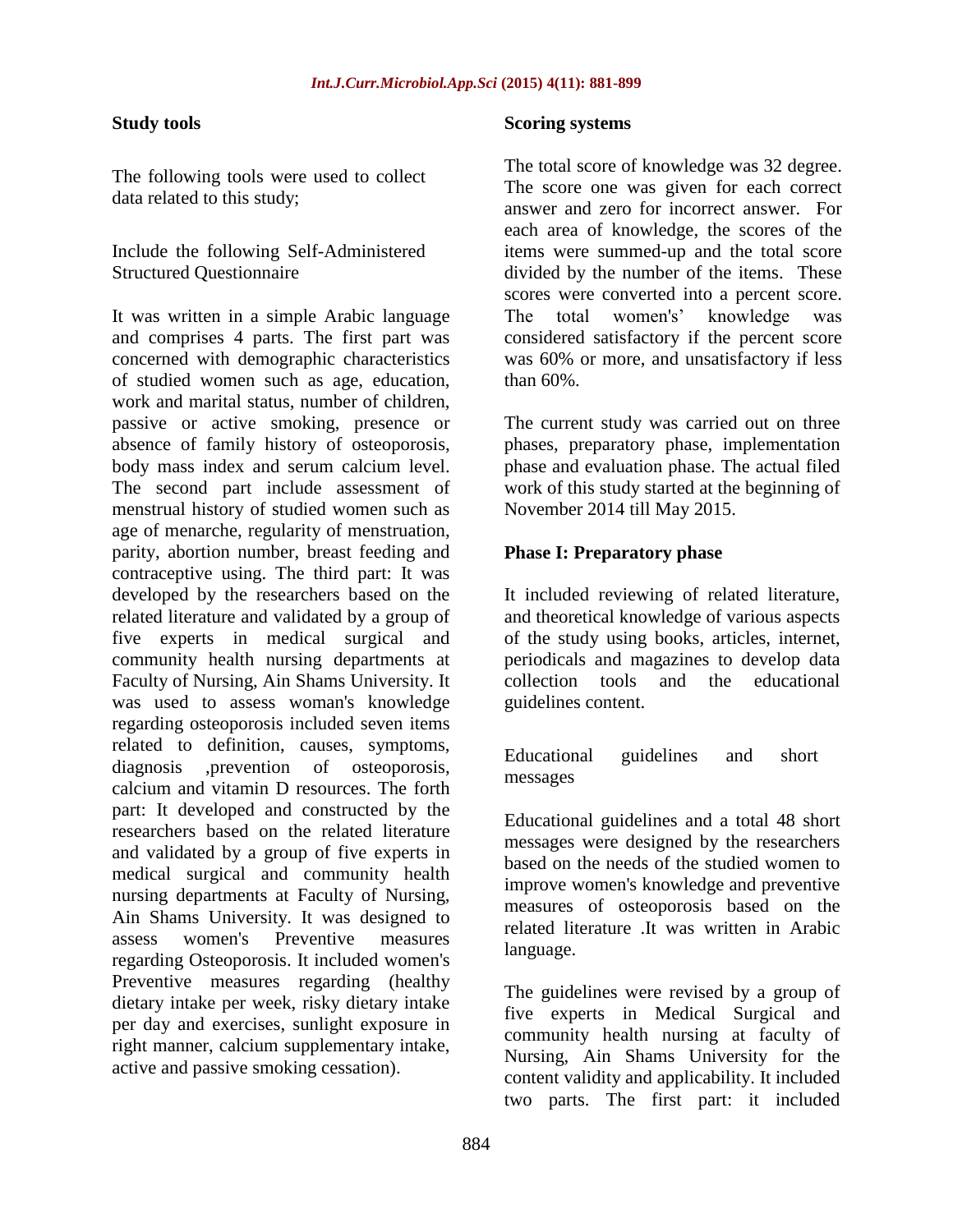knowledge regarding osteoporosis included seven items related to definition, causes, symptoms, diagnosis, prevention of osteoporosis, calcium and vitamin D resources. The second part: it included women's Preventive measures regarding healthy dietary intake, the women's Preventive measures regarding risky dietary intake and women's Preventive measures regarding exercises, sunlight exposure in right manner, calcium supplementary intake, active and passive smoking cessation.

### **Validity and Reliability**

Testing validity of the study tools was done by a jury of 7experts from different academic categories (professors and assistant professors) of the medical –surgical nursing at the faculty of nursing. Testing reliability of the proposed tools was done statistically by Cronbach alpha test.

### **Ethical consideration**

Human rights and ethical permission were obtained to conduct the study. Women were fully informed about the purposes of the study. The voluntary nature of participation was stressed as well as confidentiality. Consent was obtained from each woman. Head of outpatient clinic gave permission to perform the study. Each woman has the Wright to withdraw at any time.

### **Phase 2: Implementation phase**

A pilot study was carried out by 10 women to test the clarity, applicability, objectivity and feasibility of the tools to conduct the study. Changes and modifications were done accordingly. The subjects included in the pilot study were excluded from the study. Women in the obstetric outpatient clinic who met the study criteria were included immediately after their Permission. Women's assessment data sheet was fulfilled

as a baseline pre data. The researchers were available 3 days per week at the morning shift in the previously mentioned setting. Educational guidelines were loaded to each woman mobile. Additionally 48 short messages directed to each woman in the study group during 4 months follow-up (3 each week). Short messages in the study were prepared according to preventive measures of osteoporosis among childbearing women. The short messages categorized to three parts; firstly knowledge, after that preventive measures and in between motivation messages.

### **Phase 3: Evaluation phase**

The evaluation of this study was measured two times after intervention, the first time was immediate and the second time was one month after educational intervention as a follow up by measuring knowledge and awareness regarding preventive measures that essential for prevention of osteoporosis. The study group who receive mobile-based educational technology will have significant higher knowledge and awareness regarding preventive measures essential for prevention of osteoporosis than the control group who receive the routine care. Also the study group had serum calcium higher than the control group.

### **Data analysis**

Data entry, validation and analysis were done with the statistical package for social science version 17.0; the statistical tests used are chi-square test. A value of  $p<0.05$ was considered to be statistically significant.

### **Results and Discussion**

Regarding personal information, table 1 shows that nearly half (50.5% and 46.3%) of the study and control groups aged 30 to 40 years respectively,  $(38.23 \pm 5.46)$  and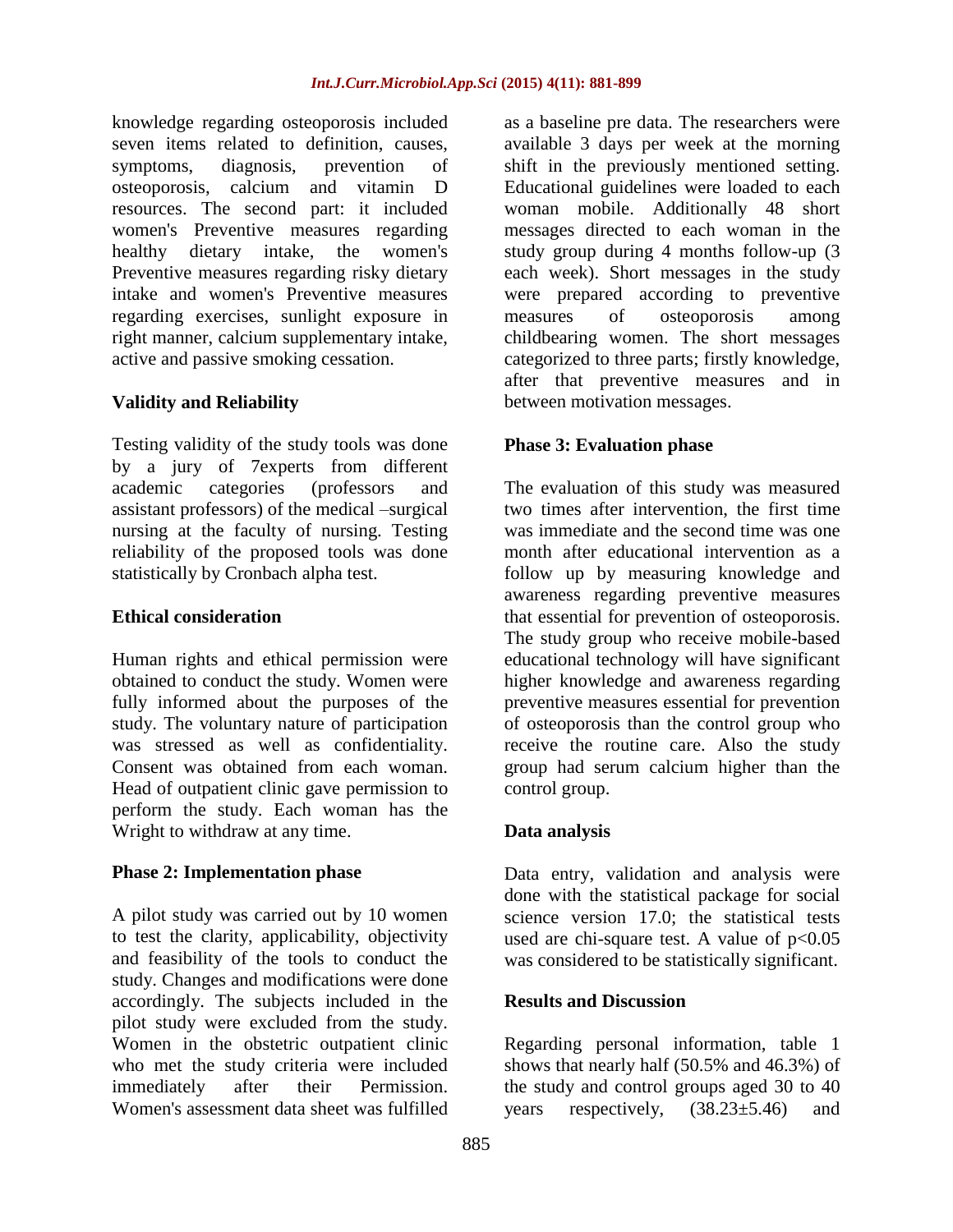(36.58±6.76) were means and standard deviation of both groups**.** Nearly half (54.7 % and 49.5 %) of them had secondary education, also nearly three quarters (77.9% and 73.7%) had work. The majority (88.4% and 87.4%) of them were married and (72.6%) of both groups had one to three children. As regard family history the minority (8.4% and 15.8%) of them had family history of osteoporosis, in addition; minority (12.6% and 15.8%) of both groups were smokers whereas nearly half (50.5% and 47.4%) of them exposed to passive smoking.

Table 2 indicates that more than two-fifths (44.2% and 46.3%) of women in both groups menarche' age was 12 years to 14 years. Also nearly, two thirds (70.5 % and 65.3%) had regular menstruation and minority of them (8.4% and 6.3%) aborted more than 3 times, additionally nearly three quarters (82.1%, 73.7% and 70.5%, 76.8%) of them breast fed their children and used contraception methods respectively. Regarding Serum blood calcium level, table 3 shows that, there was improvement in serum calcium level in the study group at post and follow up. While there was no significant difference between two groups before, after implementation and follow up assessment.

Regarding knowledge of osteoporosis table 4 shows that both groups had unsatisfactory knowledge pre intervention. Also it shows that there was a highly significant difference (P> 0.000) throughout the intervention program (pre, post and in the follow up) among women of study group comparing to women of control group regarding knowledge about osteoporosis; definition, Causes and risk factors, symptoms, Diagnosis, Preventive measures, Calcium sources and Vitamin D sources.

Regarding mean of knowledge of both

groups before, after and follow up program implementation, figure 2 shows that women in study group had poor knowledge were means of knowledge before implementation was (7.34) while after and follow up implementation was (28.36) and(27.93) respectively. While (8.53), (9.07) and (8.99) were means of knowledge in the control group before, after and follow up implementation respectively.

Regarding dietary intake table 5 shows that (12.6% and 10.5%) of two groups eat dairy products  $\geq$  3 three times/week pre implementation; while (58.9% and 10.5%) of two groups eat it respectively post implementation also (61.1% and 12.6%) in the follow up. There was statistical significant difference between two groups in post and follow up. Also (30.5% and 20%) of two groups consume eggs  $\geq$  3 three times/week pre implementation; (50.5% and 24.2%) of two groups consume eggs  $> 3$ three times/week respectively post implementation with highly statistical significant difference. In the follow up (52.6% and 20%) of two groups consume  $eggs > 3$  three times/week. Regarding protein intake (chicken/meat) there was a slightly increase in study group intake (36.8%) compared to control group (23.2%) post intervention. In the follow up 36.8% and 23.2% in the study and control groups respectively. As well as there was significant improve in percentage of women of study group eating fish, legumes compared to control group in post and follow up intervention.

Regarding intake of Vegetables, table 5 shows that nearly two-thirds (63.2 % and 60.0%) of the study and control groups respectively consume vegetables  $\geq$  3 three times/week pre intervention. There was statistical significant difference between two groups in post and follow up. Also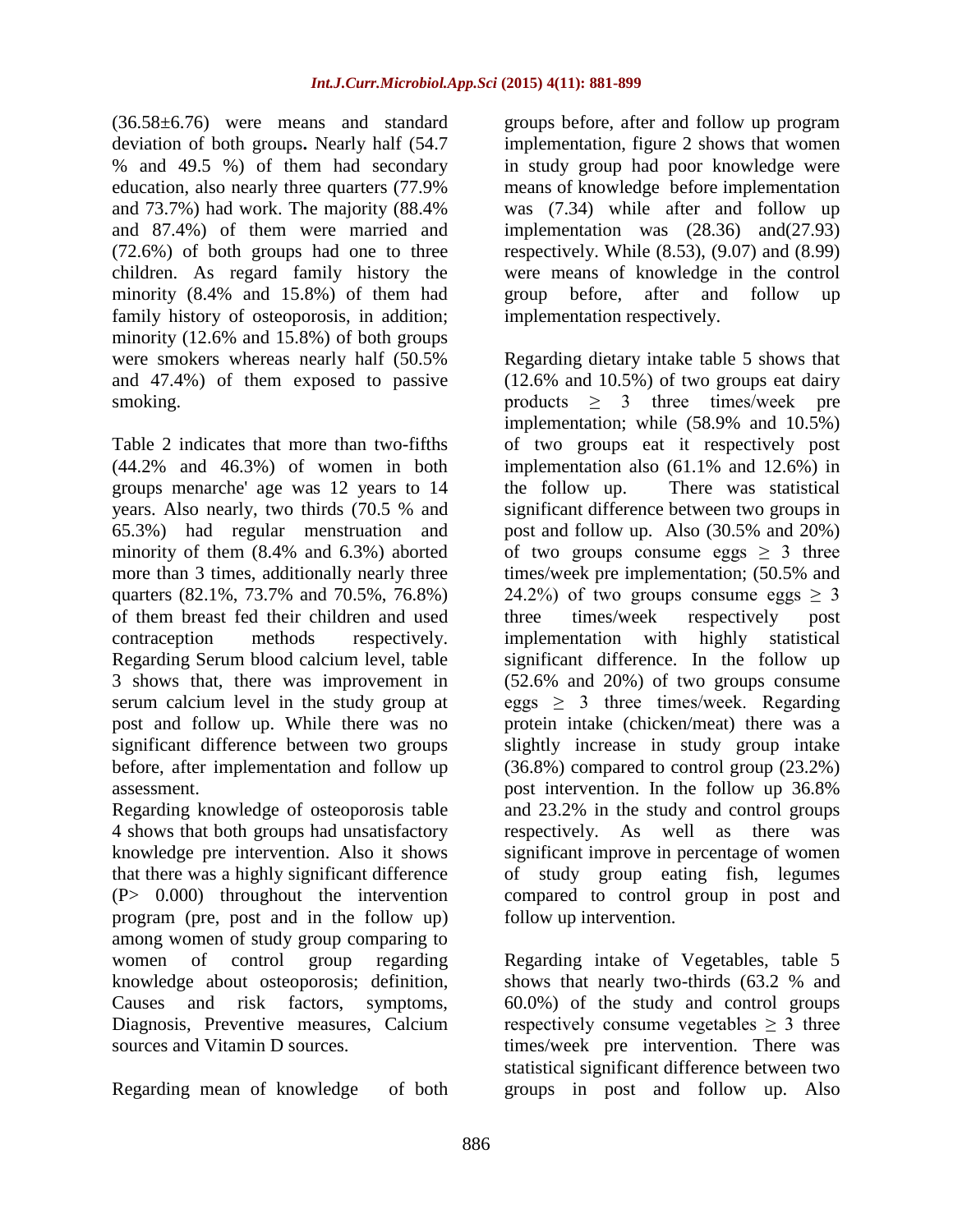Regarding intake of fruits this table shows that there was no statistical significant difference between two groups in post intervention, while there was highly statistical significant difference between them in follow up intervention.

Regarding risky dietary habits table 6 shows that  $(26.3\%$  and  $23.2\%)$  of two groups intake coffee  $\geq$  3 three times/day pre implementation; while (15.8% and 23.2%) of two groups intake coffee  $\geq$  3 three times/day respectively in post and follow up implementation with statistical significant difference. Regarding soft drink (20.0% and 23.2%) of two groups intake soft drink  $\geq$  3 three times/day pre implementation; while (9.5% and 23.2%) of two groups intake soft drink  $\geq$  3 three times/day respectively post implementation with statistical significant difference between them in post and follow up intervention. Regarding salts and salty food intake (63.2%) of two groups intake salts  $\geq$  3 three times/week pre implementation; while no one of study group intake salt and salty food  $> 3$  three times/week compared to (60%) of control group intake salts  $\geq$  3 three times/week respectively post implementation with highly statistical significant difference between them. As well as significant decrease of intake of coffee and tea of study group compared to control group post and follow up intervention.

Regarding preventive measures of osteoporosis table 7 reveals that improvement of women in study group post and follow up intervention regarding practice of different preventive measures of osteoporosis as exercise, exposure to sunlight in right manner, intake of calcium tablets, stop smoking and non-exposed to passive smoking comparing to control group with highly significant difference (p> 0.000).

Concerning personal characteristics, the findings of this study showed that nearly half of the study and control groups aged 30 to 40 years. The same findings was proved by Eshra *et al* (2012) who stated that their study age chosen was during the reproductive years because at this age it was expected that there is lower risk for osteoporosis among this age group. Nevertheless they found that young women had poor knowledge regarding risk factors and prevention of osteoporosis. Therefore young women awareness of the risk factors is one contributor to osteoporosis preventive behaviors which helping women to retain bone minerals density.

Our findings revealed that the minority of study and control groups had family history of osteoporosis, A study done by Robitaille *et al* (2008) to measure prevalence, family history, and prevention of osteoporosis in U.S. women their findings indicated that family history is a significant, independent risk factor for osteoporosis in U.S. women aged ≥35 years.

In addition our results reflected that minority of both groups was smokers and nearly half of them exposed to passive smoking. Gao *et al.,*2011 reported that many studies found that smoking was a risk factor for osteoporosis. Meta-analyses of the effects of smoking on bone status have demonstrated decreased bone mass in current smokers compared to non-smokers. Furthermore a study done by Holmberg *et al* investigates an association between phalangeal bone mineral density (BMD) and self-reported passive smoking using data on 15,038 persons. It reported that Subjects who exposed to passive smoking at home as an adult had significantly lower BMD than unexposed subjects.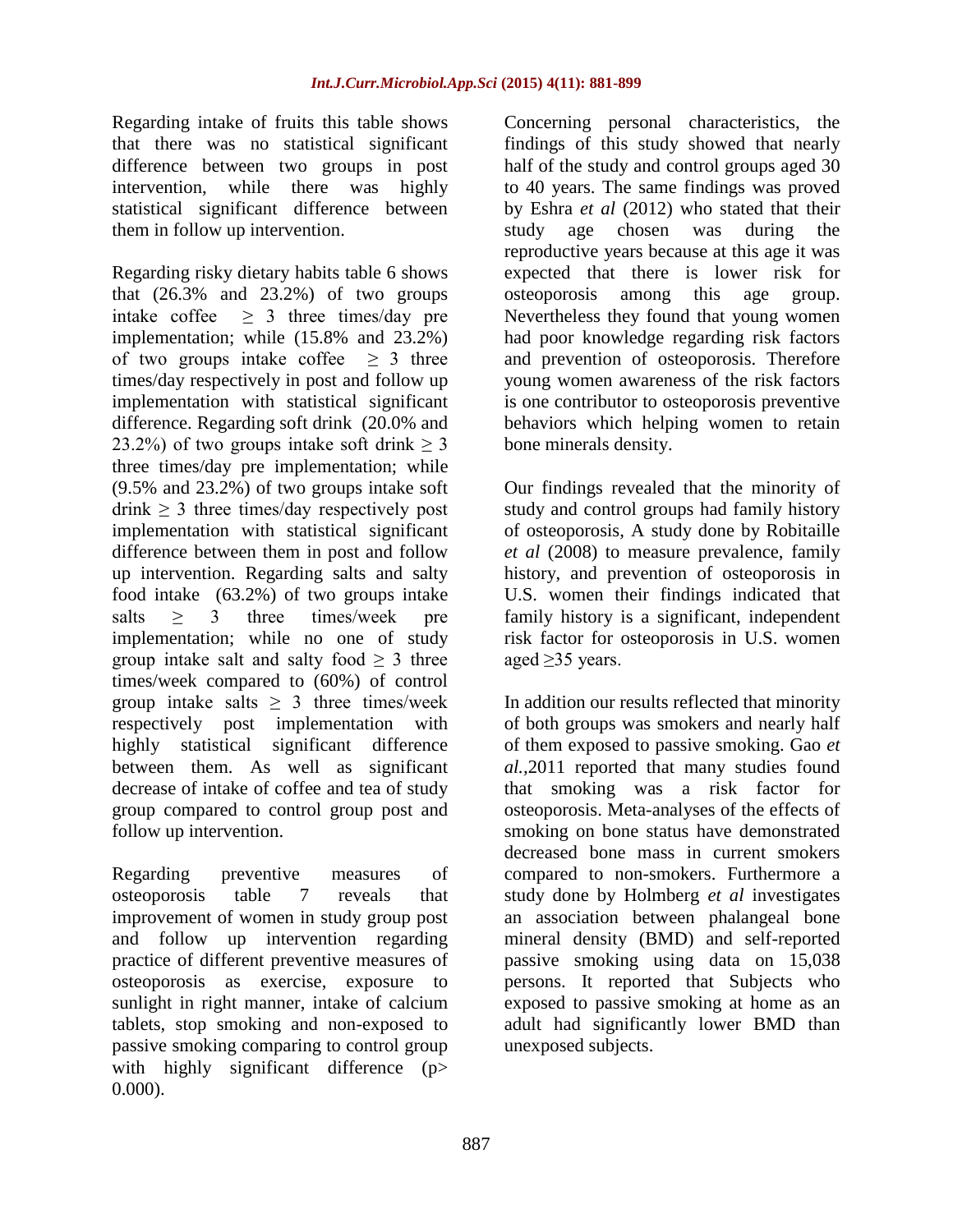Regarding obstetric history our findings proved that nearly three quarters of both group breasts fed their children and used contraception methods. Kojima *et al* (2002) examined the impact of parity and breastfeeding on BMD in pre- and postmenopausal women in a cross-sectional study. They declared an inverse correlation between total breastfeeding period and BMD in premenopausal women but found no association between them in the postmenopausal women.

Regarding knowledge of osteoporosis our results showed that highly significant improvements  $(P> 0.000)$  post the program intervention among women of study group comparing to women of control group.

In similar line Asakawa *et al* (2013) investigate educational program by new mobile phones technologies in relation to osteoporosis. Their study assessed a program to promote calcium intake and physical activity through sending emails over 6 months for women aged 18–25 years. They found that the study group had a significantly increased calcium intake and did more exercise compared to the control group.

Another study conducted by Drieling *et al* (2011) who randomized 121 women to receive either personalized internet based tutorials with behavior modification strategies or standard information. The study group significantly increased general osteoporosis and calcium awareness and knowledge compared with the control group.

Additionally A quasi experimental study conducted by Ibrahim *et al* (2014) to evaluate osteoporosis knowledge among menopausal women. The findings conclude that there is a significant improving in women knowledge whereas. As well, there were improvements in women's knowledge

about the prevention and management of the disease after the implementation of the program.

Another recent study carried out by Ninan *et al.,* 2015 to examine the impact of videoassisted teaching module on knowledge of osteoporosis among Women in Selected Hospitals, Chennai. The findings revealed that significantly improvement in osteoporosis knowledge and health belief of women post intervention.

Concerning dietary intake we observed that our results proved the effectiveness of the education program, which promoted dietary enhancement of study group especially dairy products intake which the main sources of calcium comparing to control group. The findings was consistent with Jeihooni *et al* (2015) who conducted a quasi-experimental study to evaluate effects of an osteoporosis prevention program based on health belief model among females. It is found the mean scores of nutrition and exercise performances in the study group significantly increased compared to those of the controls both immediately and six months after the intervention. It indicates the positive effects of education on subject's performance regarding osteoporosis preventive behaviors.

Moreover; a study was conducted by Bhurosy *et al* (2013) to examine the impact of a theory-based educational intervention in improving the calcium intake, self-efficacy, and knowledge of older Mauritians. The study group received Calcium poster and pamphlet to improve calcium intake among postmenopausal women and older adults aged above 40 years. The results reflected that improve their calcium intake, daily milk intake, and positive health beliefs and revealed higher knowledge scores than those of the control group after intervention. In addition, physical activity in the intervention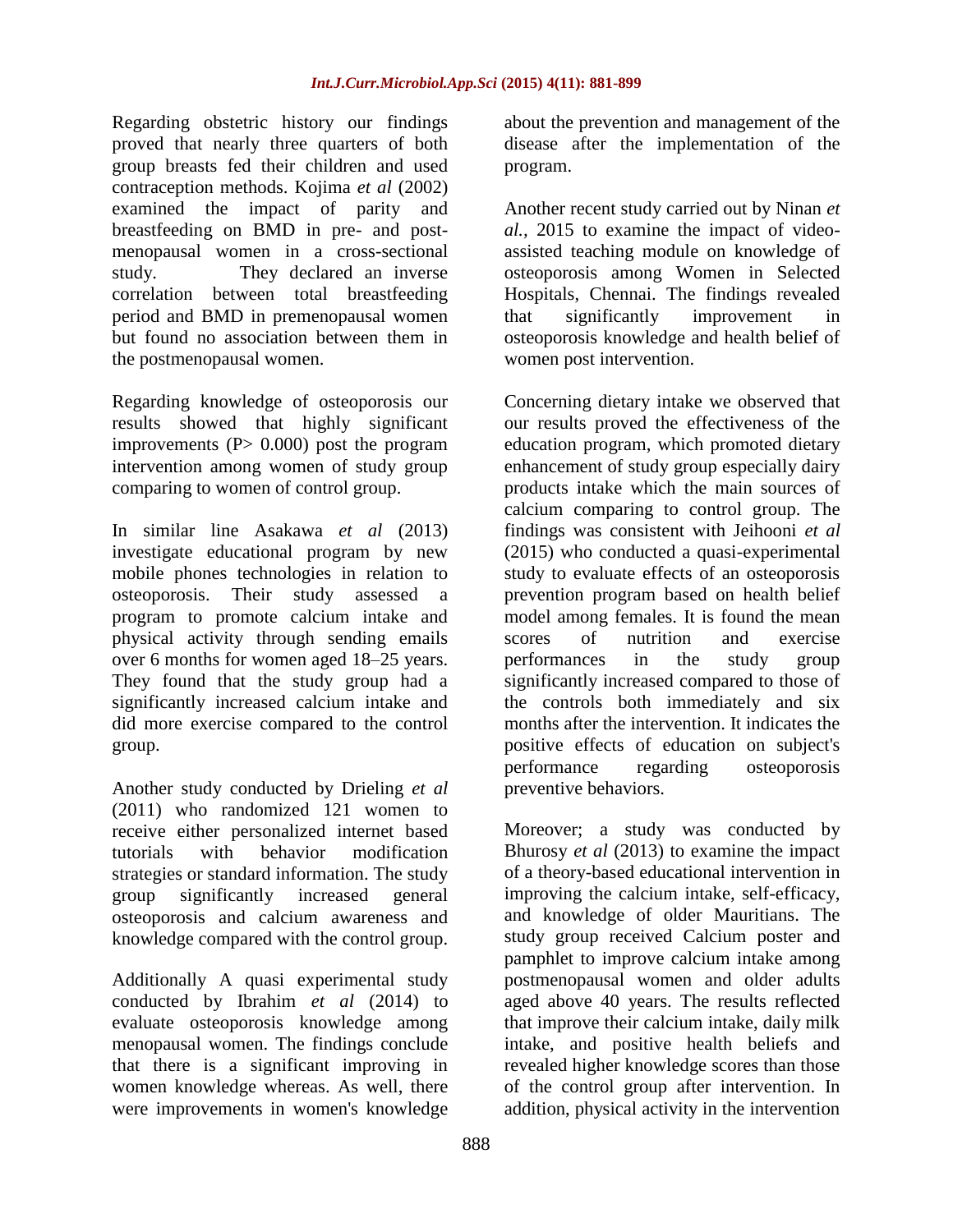group also improved significantly from baseline to post-test.

Regarding risky dietary habits we observed significantly higher reduction in consumption of unhealthy food of study group comparing to control one.

Similarity Eshra *et al* (2012) found that modification of risk behavior program was

significant decreased the intake of unhealthy drinks after their counseling .Whereas the mean daily tea (cups) consumption was  $(3.1033 + 1.65)$  before counseling compared to only  $(1.0900 + 0.77)$  after counseling. In relation to coffee intake mean daily coffee (cups) consumption was  $(1.2000 + 0.49)$ before counseling compared to (0.5000+0.037) after counseling.

| <b>Variables</b>                   |                | study group<br>$=95$ |                | control group<br>$=95$ | <b>Test</b><br>$X^2$ | P value |
|------------------------------------|----------------|----------------------|----------------|------------------------|----------------------|---------|
|                                    | N <sub>0</sub> | $\frac{0}{0}$        | N <sub>0</sub> | $\frac{0}{0}$          |                      |         |
| Age/years                          |                |                      |                |                        |                      |         |
| $20-$                              | $\overline{7}$ | 7.4                  | 11             | 11.6                   |                      |         |
| $30-$                              | 48             | 50.5                 | 44             | 46.3                   | 1.063                | 0.588   |
| $40+$                              | 40             | 42.1                 | 40             | 42.1                   |                      |         |
| Mean and standard deviation of age |                | $38.23 \pm 5.46$     |                | $36.58 \pm 6.76$       |                      |         |
| <b>Education</b>                   |                |                      |                |                        |                      |         |
| <b>Basic education</b>             | 38             | 40                   | 39             | 41.1                   |                      |         |
| Secondary                          | 52             | 54.7                 | 47             | 49.5                   | 1.408                | 0.495   |
| Higher                             | 5              | 5.3                  | 9              | 9.5                    |                      |         |
| <b>Work status</b>                 |                |                      |                |                        |                      |         |
| Work                               | 74             | 77.9                 | 70             | 73.7                   | 0.459                | 0.498   |
| Not Work                           | 21             | 22.1                 | 25             | 26.3                   |                      |         |
| <b>Marital status</b>              |                |                      |                |                        |                      |         |
| unmarried                          | 11             | 11.6                 | 12             | 12.6                   | 0.049                | 0.824   |
| Married                            | 84             | 88.4                 | 83             | 87.4                   |                      |         |
| <b>Number of children</b>          |                |                      |                |                        |                      |         |
| $\bf{0}$                           | 17             | 17.9                 | 15             | 15.8                   | 0.325                | 0.850   |
| $1 - 3$                            | 69             | 72.6                 | 69             | 72.6                   |                      |         |
| $4+$                               | 9              | 9.5                  | 11             | 11.6                   |                      |         |
| <b>Family history</b>              |                |                      |                |                        |                      |         |
| Yes                                | 8              | 8.4                  | 15             | 15.8                   | 2.424                | 0.120   |
| N <sub>0</sub>                     | 87             | 91.6                 | 80             | 84.2                   |                      |         |
| <b>Smoking</b>                     |                |                      |                |                        |                      |         |
| Yes                                | 12             | 12.6                 | 15             | 15.8                   | 0.389                | 0.533   |
| N <sub>o</sub>                     | 83             | 87.4                 | 80             | 84.2                   |                      |         |
| <b>Passive smoking</b>             |                |                      |                |                        |                      |         |
| Yes                                | 48             | 50.5                 | 45             | 47.4                   | 0.190                | 0.663   |
| N <sub>0</sub>                     | 47             | 49.5                 | 50             | 52.6                   |                      |         |

**Table.1** Personal information of study and control groups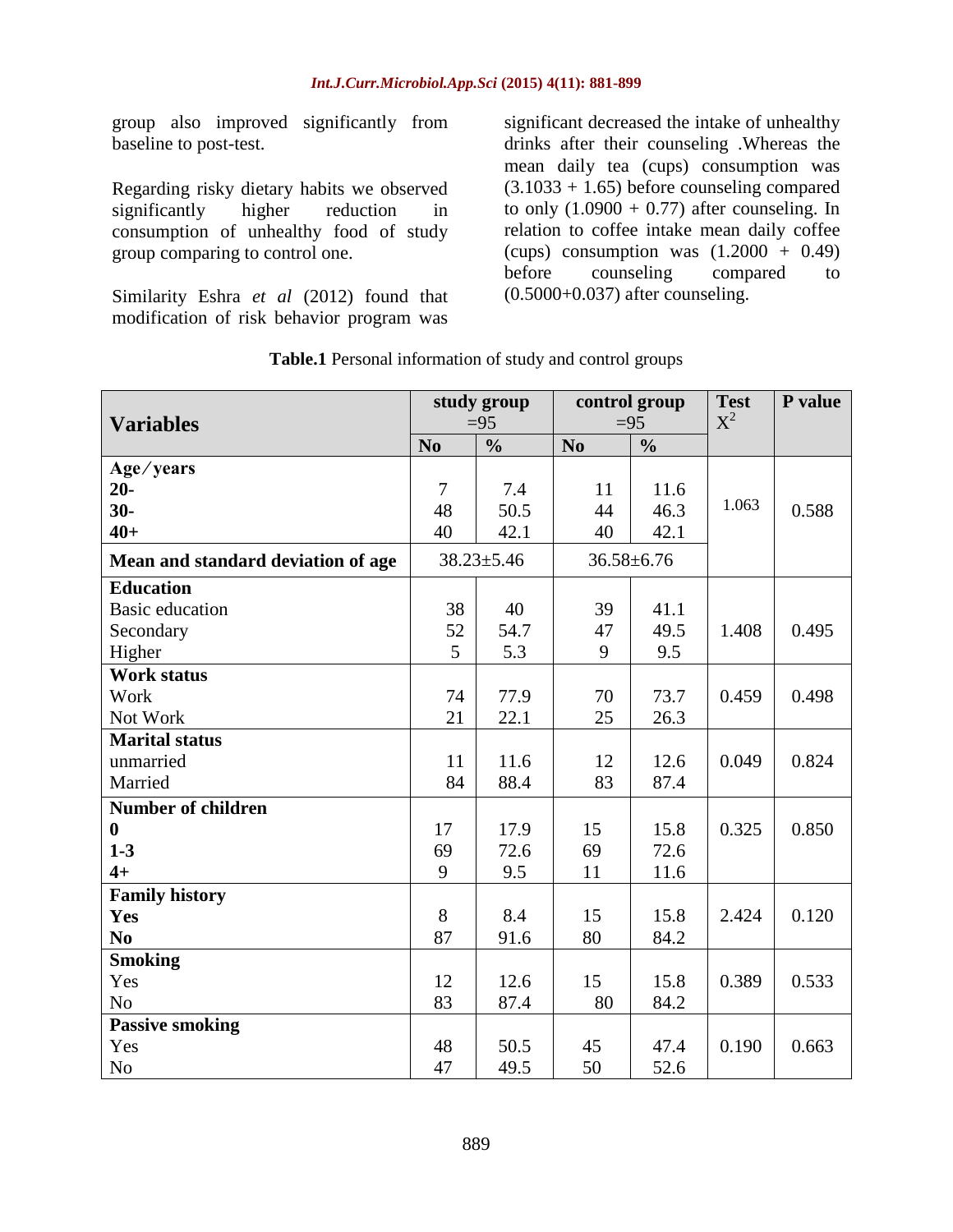| variables                         |                | study group<br>$95=$ |                | control group<br>$=95$ | <b>Test</b><br>$X^2$ | P value |
|-----------------------------------|----------------|----------------------|----------------|------------------------|----------------------|---------|
|                                   | N <sub>0</sub> | $\frac{0}{0}$        | N <sub>0</sub> | $\frac{0}{0}$          |                      |         |
| Age of menarche/years             |                |                      |                |                        |                      |         |
| Before 12                         | 14             | 14.7                 | 20             | 21.1                   |                      |         |
| $12 -$                            | 42             | 44.2                 | 44             | 46.3                   | 2.02                 | 0.364   |
| $14+$                             | 39             | 41.1                 | 31             | 32.6                   |                      |         |
| <b>Regularity of menstruation</b> |                |                      |                |                        |                      |         |
| Regular                           | 67             | 70.5                 | 62             | 65.3                   | 1.185                | 0.553   |
| Irregular                         | 12             | 12.6                 | 11             | 11.3                   |                      |         |
| No menses                         | 16             | 16.8                 | 22             | 23.2                   |                      |         |
| <b>Parity</b>                     |                |                      |                |                        | 0.325                | 0.850   |
| $\boldsymbol{0}$                  | 17             | 17.9                 | 15             | 15.8                   |                      |         |
| $1-3$                             | 69             | 72.6                 | 69             | 72.6                   |                      |         |
| $4+$                              | 9              | 9.5                  | 11             | 11.6                   |                      |         |
| <b>Abortion</b>                   |                |                      |                |                        |                      |         |
| N <sub>0</sub>                    | 76             | 80                   | 70             | 73.7                   |                      |         |
| $1 - 2$                           | 11             | 11.6                 | 19             | 20                     | 2.66                 | 0.264   |
| $3+$                              | 8              | 8.4                  | 6              | 6.3                    |                      |         |
| <b>Breastfeeding</b>              |                |                      |                |                        |                      | 0.162   |
| Yes                               | 78             | 82.1                 | 70             | 73.7                   | 1.956                |         |
| N <sub>o</sub>                    | 17             | 17.9                 | 25             | 26.3                   |                      |         |
| Contraceptive                     |                |                      |                |                        |                      |         |
| Yes                               | 67             | 70.5                 | 73             | 76.8                   | 0.977                | 0.323   |
| N <sub>0</sub>                    | 28             | 29.5                 | 22             | 23.2                   |                      |         |

# **Table.2** menstrual and obstetric history of study and control groups

**Table.3** Serum blood calcium levels of two groups before, after and follow up of intervention

|                               |                          | <b>Pre implementation</b> |                            |               |                          | Post implementation |                         |               | <b>Follow</b> up      |               |                         |               |  |
|-------------------------------|--------------------------|---------------------------|----------------------------|---------------|--------------------------|---------------------|-------------------------|---------------|-----------------------|---------------|-------------------------|---------------|--|
| <b>Parameters</b>             | study<br>group<br>$N=95$ |                           | control<br>group<br>$N=95$ |               | study<br>group<br>$N=95$ |                     | control<br>$group N=95$ |               | study group<br>$N=95$ |               | control<br>group $N=95$ |               |  |
|                               | N <sub>0</sub>           | $\frac{0}{0}$             | $\bf No$                   | $\frac{0}{0}$ | $\mathbf{N}\mathbf{0}$   | $\frac{0}{0}$       | N <sub>0</sub>          | $\frac{6}{6}$ | N <sub>0</sub>        | $\frac{0}{0}$ | N <sub>0</sub>          | $\frac{0}{0}$ |  |
| <b>Blood Ca level</b>         |                          |                           |                            |               |                          |                     |                         |               |                       |               |                         |               |  |
| Normal $(8.2 \text{ to } 10)$ | 69                       | 72.6                      | 78                         | 82.1          | 82                       | 86.3                | 75                      | 78.9          | 84                    | 88.4          | 75                      | 78.9          |  |
| Low < 8.2                     | 26                       | 27.4                      | 17                         | 17.9          | 13                       | 13.7                | 20                      | 21.1          | 11                    | 11.6          | 20                      | 21.1          |  |
|                               |                          |                           |                            |               |                          |                     |                         |               |                       |               |                         |               |  |
| $\mathbf{X}^2$                | 2.435                    |                           |                            |               |                          | 1.797               |                         |               |                       | 3.122         |                         |               |  |
| P value                       |                          | 0.119                     |                            |               | 0.180                    |                     |                         |               | 0.077                 |               |                         |               |  |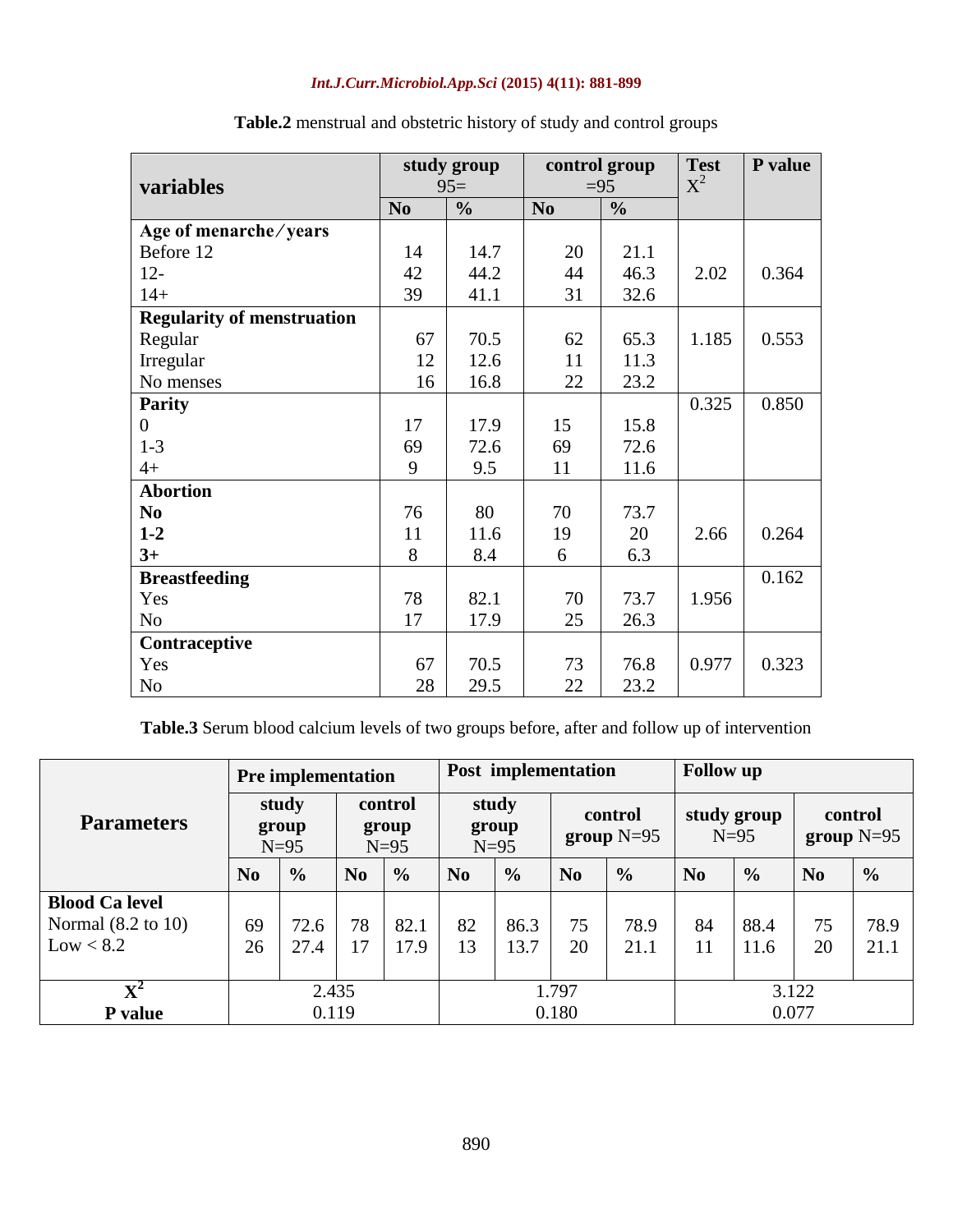|                                |                   | <b>Pre implementation</b> |                  |                         |                  | Post implementation |                |                         |                | <b>Follow</b> up      |                  |                         |  |
|--------------------------------|-------------------|---------------------------|------------------|-------------------------|------------------|---------------------|----------------|-------------------------|----------------|-----------------------|------------------|-------------------------|--|
| variables                      |                   | study group<br>$N=95$     |                  | control group<br>$N=95$ | $N=95$           | study group         |                | control group<br>$N=95$ |                | study group<br>$N=95$ |                  | control group<br>$N=95$ |  |
|                                | N <sub>0</sub>    | $\frac{0}{0}$             | N <sub>0</sub>   | $\frac{0}{0}$           | N <sub>0</sub>   | $\frac{0}{0}$       | N <sub>0</sub> | $\frac{0}{0}$           | N <sub>o</sub> | $\%$                  |                  |                         |  |
| Def.                           |                   |                           |                  |                         |                  |                     |                |                         |                |                       |                  |                         |  |
| Satisfactory                   | 17                | 17.9                      | 15               | 15.8                    | 95               | 100                 | 15             | 15.8                    | 90             | 94.7                  | 15               | 15.8                    |  |
| Unsatisfactory                 | 78                | 82.1                      | 80               | 84.2                    | $\overline{0}$   | $\boldsymbol{0}$    | 80             | 84.2                    | 5              | 5.3                   | 80               | 84.2                    |  |
| X2                             | 0.150             |                           |                  |                         |                  |                     | 1.38           |                         |                |                       | 119.748          |                         |  |
| P Value                        |                   |                           | 0.698            |                         |                  |                     | 0.000          |                         |                |                       | 0.000            |                         |  |
| <b>Causes</b>                  |                   |                           |                  |                         |                  |                     |                |                         |                |                       |                  |                         |  |
| Satisfactory                   | $\overline{0}$    | $\overline{0}$            | $\boldsymbol{0}$ | $\boldsymbol{0}$        | 81               | 85.3                | $\overline{2}$ | 2.1                     | 78             | 82.1                  | $\overline{2}$   | 2.1                     |  |
| Unsatisfactory                 | 95                | 100                       | 95               | 100                     | 14               | 14.7                | 93             | 97.9                    | 17             | 17.9                  | 93               | 97.9                    |  |
| X <sub>2</sub><br>P Value      | No available test |                           |                  |                         |                  |                     | 1.33<br>0.000  |                         |                |                       | 124.709<br>0.000 |                         |  |
| <b>Symptoms</b>                |                   |                           |                  |                         |                  |                     |                |                         |                |                       |                  |                         |  |
| Satisfactory                   | $\overline{2}$    | 2.1                       | $\overline{4}$   | 4.2                     | 88               | 92.6                | 10             | 10.5                    | 85             | 89.5                  | 9                | 9.5                     |  |
| Unsatisfactory                 | 93                | 97.9                      | 91               | 95.8                    | 7                | 7.4                 | 85             | 89.5                    | 10             | 10.5                  | 86               | 90.5                    |  |
| X2                             | 0.688             |                           |                  |                         |                  |                     | 1.282          |                         |                |                       | 121.613          |                         |  |
| <b>P</b> Value                 |                   |                           | 0.341            |                         |                  |                     | 0.000          |                         |                |                       | 0.000            |                         |  |
| <b>Diagnosis</b>               |                   |                           |                  |                         |                  |                     |                |                         |                |                       |                  |                         |  |
| Satisfactory                   | $\tau$            | 7.4                       | 9                | 9.5                     | 95               | 100                 | 10             | 10.5                    | 88             | 92.6                  | 9                | 9.5                     |  |
| Unsatisfactory                 | 88                | 92.6                      | 86               | 90.5                    | $\overline{0}$   | $\boldsymbol{0}$    | 85             | 89.5                    | $\overline{7}$ | 7.4                   | 86               | 90.5                    |  |
| X <sub>2</sub>                 |                   |                           | 0.273            |                         |                  |                     | 153.810        |                         | 131.448        |                       |                  |                         |  |
| P Value                        |                   |                           | 0.601            |                         | 0.000            |                     |                |                         | 0.000          |                       |                  |                         |  |
| <b>Preventive measures</b>     |                   |                           |                  |                         |                  |                     |                |                         |                |                       |                  |                         |  |
| Satisfactory<br>Unsatisfactory | $\overline{4}$    | 4.2                       | 3                | 3.2                     | 88               | 92.6                | $\overline{7}$ | 7.4                     | 82             | 86.3                  | 9                | 9.5                     |  |
|                                | 91                | 95.8                      | 92               | 96.8                    | $\overline{7}$   | 7.4                 | 88             | 92.6                    | 13             | 13.7                  | 86               | 90.5                    |  |
| $\mathbf{X}2$                  |                   |                           | 0.148            |                         |                  |                     | 1.381          |                         |                |                       | 112.389          |                         |  |
| P Value                        |                   |                           | 0.722            |                         |                  |                     | 0.000          |                         |                |                       | 0.000            |                         |  |
| <b>Calcium sources</b>         |                   |                           |                  |                         |                  |                     |                |                         |                |                       |                  |                         |  |
| Satisfactory                   | 24                | 25.3                      | 28               | 29.5                    | 95               | 100                 | 29             | 30.5                    | 90             | 94.7                  | 28               | 29.5                    |  |
| Unsatisfactory                 | 71                | 74.7                      | 67               | 70.5                    | $\boldsymbol{0}$ | $\boldsymbol{0}$    | 66             | 69.5                    | 5              | 5.3                   | 67               | 70.5                    |  |
| X2                             |                   |                           | 0.424            |                         |                  |                     | 101.129        |                         |                |                       | 85.965           |                         |  |
| P Value                        |                   |                           | 0.515            |                         |                  |                     | 0.000          |                         |                |                       | 0.000            |                         |  |
| <b>Vitamin D sources</b>       |                   |                           |                  |                         |                  |                     |                |                         |                |                       |                  |                         |  |
| Satisfactory                   | 16                | 16.8                      | 20               | 21.1                    | 95               | 100                 | 19             | 20                      | 90             | 94.7                  | 19               | 20                      |  |
| Unsatisfactory                 | 79                | 83.2                      | 75               | 78.9                    | $\boldsymbol{0}$ | $\overline{0}$      | 76             | 80                      | 5              | 5.3                   | 76               | 80                      |  |
| X2                             |                   |                           | 0.548            |                         |                  |                     | 66.02          |                         |                |                       | 108.482          |                         |  |
| P Value                        |                   |                           | 0.459            |                         |                  |                     | 0.000          |                         |                |                       | 0.000            |                         |  |

### **Table.4** Differences between two groups regarding their Knowledge before, after and follow up of intervention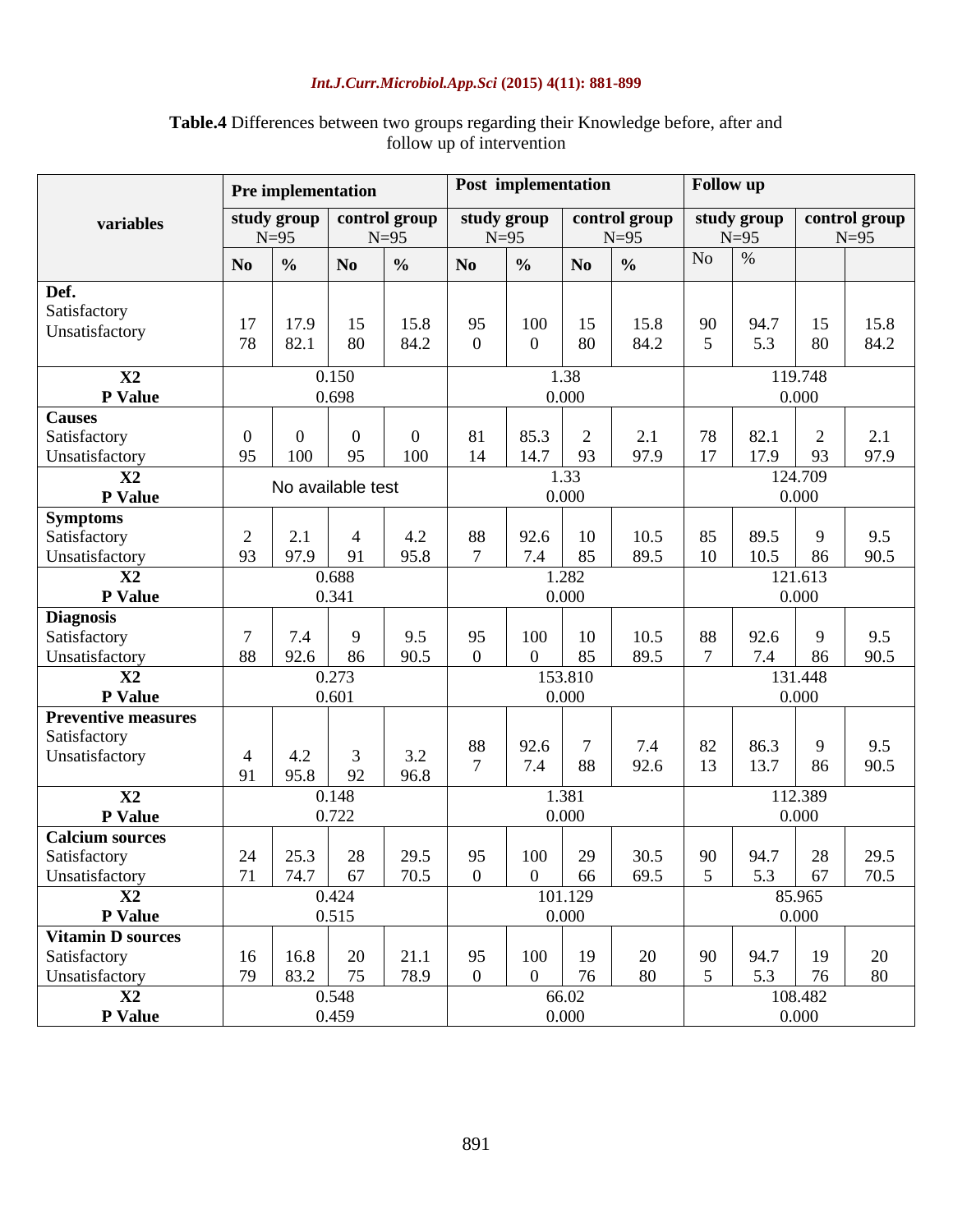|                                                                                                                                                                                                                                                                    |                | <b>Pre implementation</b> |             |                         | <b>Follow</b> up<br>Post implementation |                 |                 |                         |                 |                       |                         |               |
|--------------------------------------------------------------------------------------------------------------------------------------------------------------------------------------------------------------------------------------------------------------------|----------------|---------------------------|-------------|-------------------------|-----------------------------------------|-----------------|-----------------|-------------------------|-----------------|-----------------------|-------------------------|---------------|
|                                                                                                                                                                                                                                                                    |                | study group<br>$N=95$     |             | control<br>group $N=95$ | study group<br>$N=95$                   |                 |                 | control group<br>$N=95$ |                 | study group<br>$N=95$ | control group<br>$N=95$ |               |
| <b>Parameters</b>                                                                                                                                                                                                                                                  | N              | $\frac{0}{0}$             | $\mathbf N$ | $\%$                    | $\mathbf N$                             | $\frac{0}{0}$   | N               | $\frac{0}{0}$           | N               | $\frac{0}{0}$         | N                       | $\frac{0}{0}$ |
| Dairy products<br>$\geq$ 3 T / week                                                                                                                                                                                                                                | 12             | 12.6                      | 10          | 10.5                    | 56                                      | 58.9            | 10              | 10.5                    | 58              | 61.1                  | 12                      | 12.6          |
| $<$ 3 T / week                                                                                                                                                                                                                                                     | 42             | 44.2                      | 40          | 42.1                    | 24                                      | 25.3            | 40              | 42.1                    | 27              | 28.4                  | 40                      | 42.1          |
| <once monthly<="" td=""><td>41</td><td>43.2</td><td>45</td><td>47.4</td><td>15</td><td>15.8</td><td>45</td><td>47.4</td><td>10</td><td>10.5</td><td>43</td><td>45.3</td></once>                                                                                    | 41             | 43.2                      | 45          | 47.4                    | 15                                      | 15.8            | 45              | 47.4                    | 10              | 10.5                  | 43                      | 45.3          |
| ${\bf X}^2$<br>P value                                                                                                                                                                                                                                             |                | 0.417<br>0.812            |             |                         |                                         |                 | 51.061<br>0.000 |                         |                 |                       | 53.298<br>0.000         |               |
| <b>Eggs</b><br>$\geq$ 3 T / week                                                                                                                                                                                                                                   | 29             | 30.5                      | 19          | 20.0                    | 48                                      | 50.5            | 23              | 24.2                    | 50              | 52.6                  | 19                      | 20.0          |
| $<$ 3 T / week                                                                                                                                                                                                                                                     | 38             | 40.0                      | 42          | 44.2                    | 36                                      | 37.9            | 42              | 44.2                    | 30              | 31.6                  | 42                      | 44.2          |
| <once monthly<="" td=""><td>28</td><td>29.5</td><td>34</td><td>35.8</td><td>11</td><td>11.6</td><td>30</td><td>31.6</td><td>15</td><td>15.8</td><td>34</td><td>35.8</td></once>                                                                                    | 28             | 29.5                      | 34          | 35.8                    | 11                                      | 11.6            | 30              | 31.6                    | 15              | 15.8                  | 34                      | 35.8          |
| ${\bf X}^2$<br>P value                                                                                                                                                                                                                                             |                | 0.468<br>0.239            |             |                         |                                         | 18.069<br>0.000 |                 | 23.295<br>0.000         |                 |                       |                         |               |
| <b>Chicken/Meat</b><br>$\geq$ 3 T / week                                                                                                                                                                                                                           | 20             | 21.1                      | 22          | 23.2                    | 40                                      | 42.1            | 22              | 23.2                    | 35              | 36.8                  | 22                      | 23.2          |
| $<$ 3 T / week                                                                                                                                                                                                                                                     | 35             | 36.8                      | 28          | 29.5                    | 20                                      | 21.1            | 28              | 29.5                    | 25              | 26.4                  | 28                      | 29.5          |
| <once monthly<="" td=""><td>40</td><td>42.1</td><td>45</td><td>47.4</td><td>35</td><td>36.8</td><td>45</td><td>47.4</td><td>35</td><td>36.8</td><td>45</td><td>47.4</td></once>                                                                                    | 40             | 42.1                      | 45          | 47.4                    | 35                                      | 36.8            | 45              | 47.4                    | 35              | 36.8                  | 45                      | 47.4          |
| $\mathbf{X}^2$<br>P value                                                                                                                                                                                                                                          |                | 1.167<br>0.558            |             |                         |                                         |                 | 7.809<br>0.020  |                         |                 |                       | 4.385<br>0.112          |               |
| Fish<br>$\geq$ 3 T / week                                                                                                                                                                                                                                          | 19             | 20.0                      | 22          | 23.2                    | 56                                      | 58.9            | 10              | 10.5                    | 60              | 63.2                  | 15                      | 15.8          |
| $<$ 3 T / week                                                                                                                                                                                                                                                     | 41             | 43.2                      | 48          | 50.5                    | 24                                      | 25.3            | 40              | 42.1                    | 24              | 25.3                  | 35                      | 36.8          |
| <once monthly<="" td=""><td>35</td><td>36.8</td><td>25</td><td>26.3</td><td>15</td><td>15.8</td><td>45</td><td>47.4</td><td>11</td><td>11.6</td><td>45</td><td>47.4</td></once>                                                                                    | 35             | 36.8                      | 25          | 26.3                    | 15                                      | 15.8            | 45              | 47.4                    | 11              | 11.6                  | 45                      | 47.4          |
| $\mathbf{X}^2$<br>P value                                                                                                                                                                                                                                          |                | 2.437<br>0.296            |             |                         |                                         |                 | 51.061<br>0.000 |                         |                 |                       | 49.694<br>0.000         |               |
| <b>Legumes</b><br>$\geq$ 3 T / week                                                                                                                                                                                                                                | 48             | 50.5                      | 35          | 36.8                    | 75                                      | 78.9            | 35              | 36.8                    | 78              | 82.1                  | 35                      | 36.8          |
| $<$ 3 T / week                                                                                                                                                                                                                                                     | 44             | 46.3                      | 44          | 46.3                    | 20                                      | 21.1            | 44              | 46.3                    | 17              | 17.9                  | 44                      | 46.3          |
| <once monthly<="" td=""><td><math>\overline{3}</math></td><td>3.2</td><td>16</td><td>16.8</td><td><math>\boldsymbol{0}</math></td><td><math>0.0\,</math></td><td>16</td><td>16.8</td><td><math>\overline{0}</math></td><td>0.0</td><td>16</td><td>16.8</td></once> | $\overline{3}$ | 3.2                       | 16          | 16.8                    | $\boldsymbol{0}$                        | $0.0\,$         | 16              | 16.8                    | $\overline{0}$  | 0.0                   | 16                      | 16.8          |
| ${\bf X}^2$<br>P value                                                                                                                                                                                                                                             |                | 0.788<br>0.674            |             |                         |                                         |                 | 39.545<br>0.000 |                         | 44.314<br>0.000 |                       |                         |               |

## **Table.5** Differences of healthy dietary intake per week in two groups before, after and follow up of intervention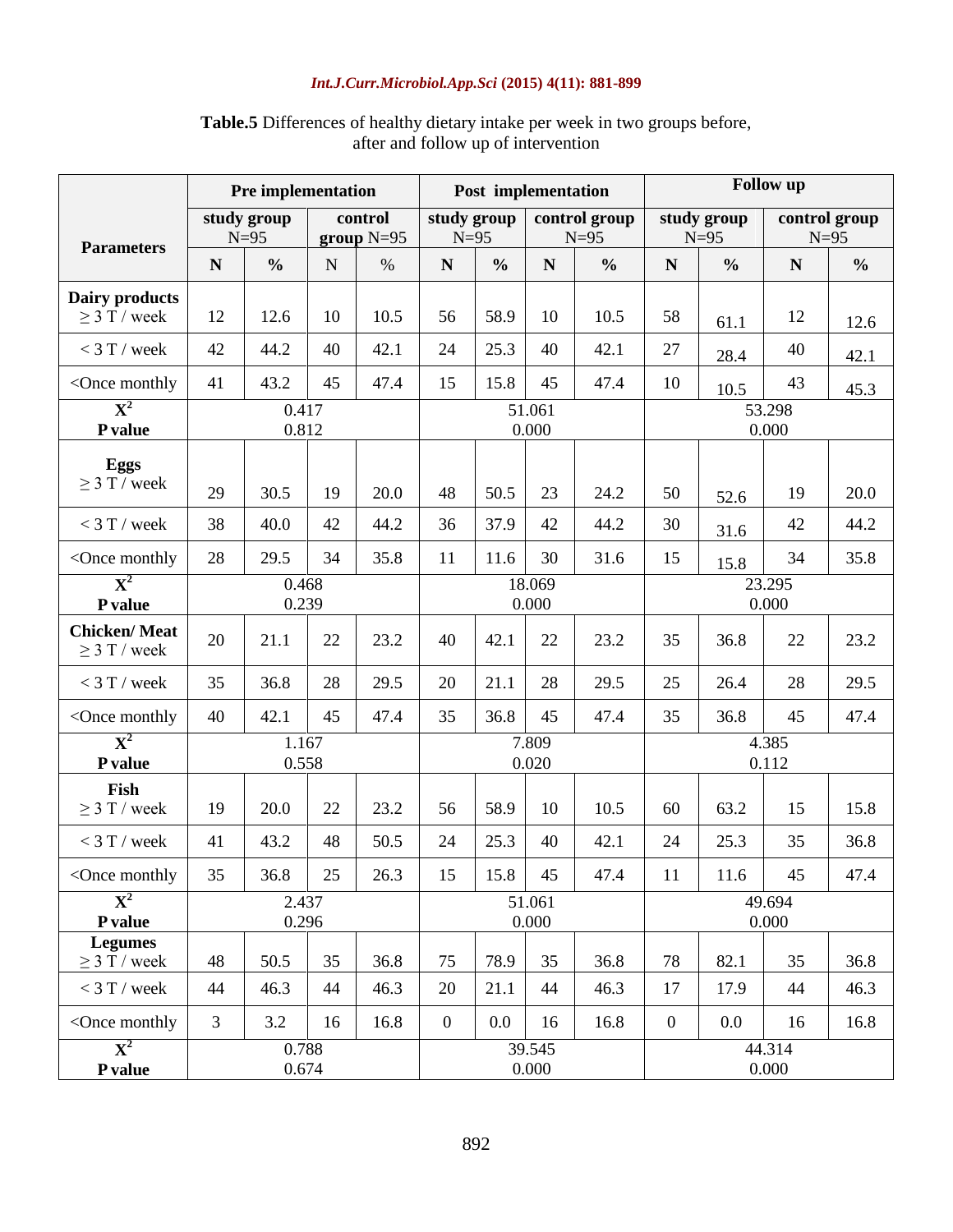|                                             |                       | <b>Pre implementation</b> |                         |      |          | Post implementation   |                 |                         | <b>Follow</b> up |                          |                         |               |
|---------------------------------------------|-----------------------|---------------------------|-------------------------|------|----------|-----------------------|-----------------|-------------------------|------------------|--------------------------|-------------------------|---------------|
| <b>Parameters</b>                           | study group<br>$N=95$ |                           | control<br>group $N=95$ |      |          | study group<br>$N=95$ |                 | control<br>group $N=95$ |                  | study<br>group<br>$N=95$ | control<br>group $N=95$ |               |
|                                             | N                     | $\frac{0}{0}$             | N                       | $\%$ | N        | $\frac{6}{6}$         | N               | $\frac{0}{0}$           | N                | $\frac{0}{0}$            | N                       | $\frac{0}{0}$ |
| <b>Vegetables</b><br>$\geq$ 3 T / week      | 60                    | 63.2                      | 57                      | 60.0 | 75       | 78.9                  | 35              | 36.8                    | 80               | 84.2                     | 57                      | 60.0          |
| $<$ 3 T / week                              | 16                    | 16.8                      | 32                      | 33.7 | 20       | 21.1                  | 44              | 46.3                    | 15               | 15.8                     | 32                      | 33.7          |
| $<$ Once<br>monthly                         | 19                    | 20.0                      | 6                       | 6.3  | $\Omega$ | 0.0                   | 16              | 16.8                    | $\overline{0}$   | $\overline{0}$           | 6                       | 6.3           |
| $\overline{\textbf{X}^2}$<br><b>P</b> value |                       | 0.296<br>0.862            |                         |      |          |                       | 39.545<br>0.000 |                         | 16.010<br>0.000  |                          |                         |               |
| <b>Fruits</b><br>$>$ 3 T / week             | 50                    | 52.6                      | 44                      | 46.3 | 60       | 63.2                  | 44              | 46.3                    | 62               | 65.3                     | 40                      | 42.1          |
| $<$ 3 T / week                              | 19                    | 20.0                      | 16                      | 16.9 | 16       | 16.8                  | 16              | 16.9                    | 18               | 18.9                     | 15                      | 15.8          |
| $<$ Once<br>monthly                         | 26                    | 27.4                      | 35                      | 36.8 | 19       | 20.0                  | 35              | 36.8                    | 15               | 15.8                     | 40                      | 42.1          |
| $\overline{\mathbf{X}^2}$<br>P value        |                       | 1.968<br>0.374            |                         |      |          | 0.027                 | 7.202           |                         | 16.381<br>0.000  |                          |                         |               |

### **Table.5** The rate of isolation of *P. aeruginosa* from the various clinical samples

**Fig.1** Body mass index of two groups before intervention



As regard body mass index figure one illustrates that nearly half (49.5% and 56.8%) of women in both groups were obese.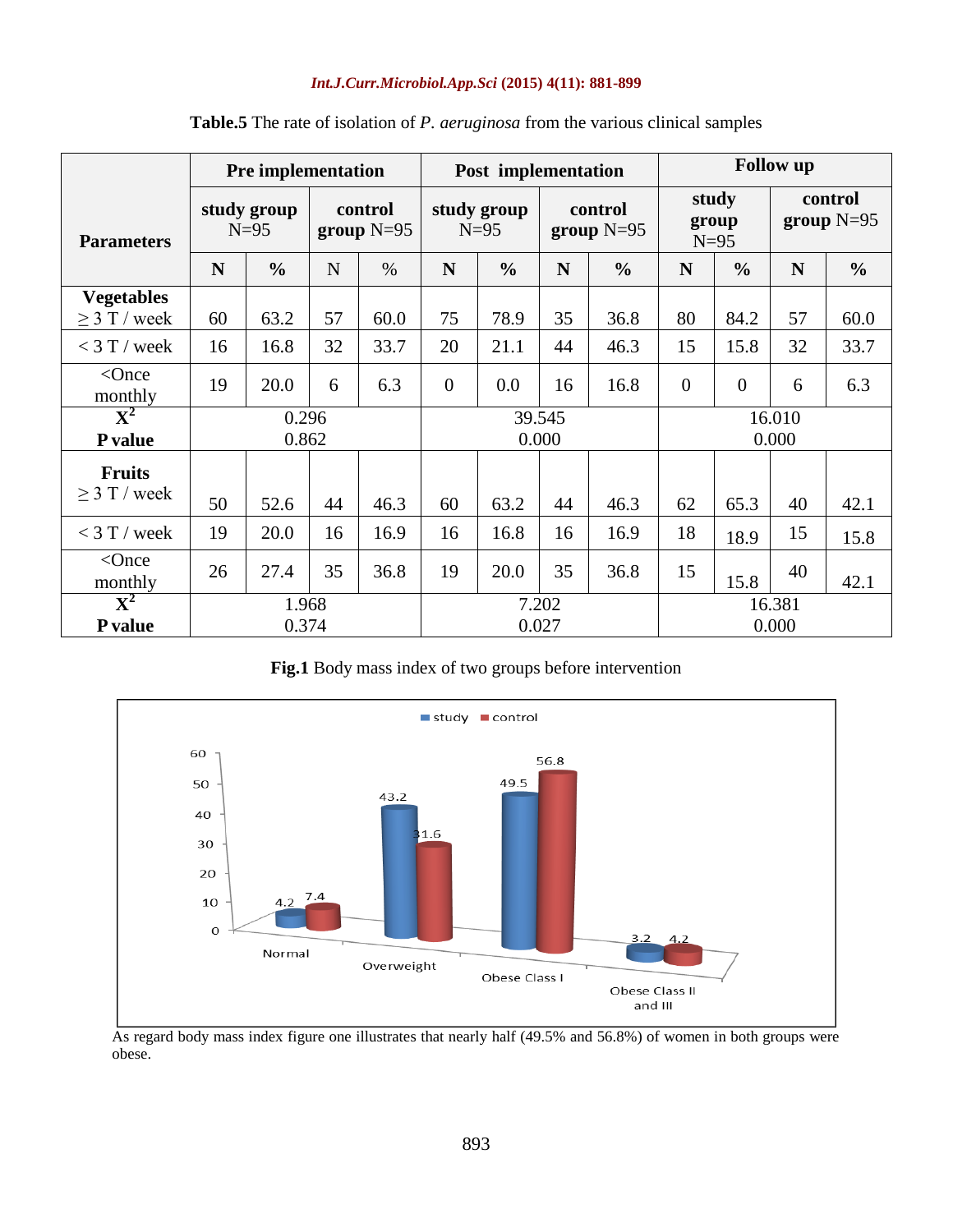## **Table.6** Daily Risky Dietary intake of two groups; before, after implementation and follow up of intervention

|                                |             | <b>Pre implementation</b> |       |                         |                  | Post implementation   |         |                         | <b>Follow up</b> |                       |             |                         |
|--------------------------------|-------------|---------------------------|-------|-------------------------|------------------|-----------------------|---------|-------------------------|------------------|-----------------------|-------------|-------------------------|
| <b>Parameters</b>              |             | study<br>group<br>$N=95$  |       | control<br>group $N=95$ |                  | study group<br>$N=95$ |         | control<br>group $N=95$ |                  | study group<br>$N=95$ |             | control group<br>$N=95$ |
|                                | $\mathbf N$ | $\frac{0}{0}$             | N     | $\%$                    | N                | $\frac{0}{0}$         | N       | $\frac{0}{0}$           | $\mathbf N$      | $\frac{0}{0}$         | $\mathbf N$ | $\%$                    |
| <b>Coffee</b>                  |             |                           |       |                         |                  |                       |         |                         |                  |                       |             |                         |
| $\geq$ 3 T / day               | 25          | 26.3                      | 22    | 23.2                    | 15               | 15.8                  | 22      | 23.2                    | 15               | 15.8                  | 22          | 23.2                    |
| Once daily                     | 35          | 36.8                      | 44    | 46.3                    | 20               | 21.1                  | 44      | 46.3                    | 30               | 31.6                  | 44          | 46.3                    |
| Never                          | 35          | 36.8                      | 29    | 30.5                    | 60               | 63.2                  | 29      | 30.5                    | 50               | 52.6                  | 29          | 30.5                    |
| $\overline{\mathbf{X}^2}$      | 1.779       |                           |       |                         |                  |                       | 21.122  |                         |                  |                       | 9.555       |                         |
| P value                        |             | 0.411                     |       |                         |                  | 0.000                 |         |                         |                  |                       | 0.008       |                         |
| <b>Tea</b><br>$\geq$ 3 T / day | 60          | 63.2                      | 60    | 63.2                    | 20               | 21.1                  | 60      | 63.2                    | 20               | 21.1                  | 60          | 63.2                    |
| Once daily                     | 25          | 26.3                      | 16    | 16.8                    | 65               | 68.4                  | 16      | 16.8                    | 68               |                       | 16          | 16.8                    |
| Sometimes                      |             |                           |       |                         |                  |                       |         |                         |                  | 71.6                  |             |                         |
|                                | 10          | 10.5                      | 19    | 20.0                    | 10               | 10.5                  | 19      | 20.0                    | $\overline{7}$   | 7.4                   | 19          | 20.0                    |
| ${\bf X}^2$                    |             |                           | 4.769 |                         |                  |                       | 52.435  |                         |                  |                       | 57.729      |                         |
| P value<br><b>Nescafe</b>      |             |                           | 0.092 |                         |                  | 0.000                 |         |                         |                  |                       | 0.000       |                         |
| $\geq$ 3 T / day               | 20          | 21.1                      | 23    | 24.2                    | 6                | 6.3                   | 23      | 24.2                    | 5                | 5.3                   | 20          | 21.1                    |
| Once daily                     | 20          | 21.1                      | 22    | 23.2                    | 33               | 34.7                  | 22      | 23.2                    | 29               | 30.5                  | 25          | 26.3                    |
| Never                          | 55          | 57.8                      | 50    | 52.6                    | 56               | 58.9                  | 50      | 52.6                    | 61               | 64.2                  | 50          | 52.6                    |
| ${\bf X}^2$                    |             |                           | 0.543 |                         | 12.505           |                       |         |                         | 10.386           |                       |             |                         |
| P value                        |             |                           | 0.762 |                         |                  | 0.002                 |         |                         |                  |                       | 0.006       |                         |
| <b>Salts</b><br>and<br>salty   |             |                           |       |                         |                  |                       |         |                         |                  |                       |             |                         |
| foods                          | 60          | 63.2                      | 60    | 63.2                    | $\boldsymbol{0}$ | 0.0                   | 60      | 63.2                    | $\overline{0}$   | 0.0                   | 52          | 54.7                    |
| Moderate                       | 12          | 12.6                      | 20    | 21.1                    | 15               | 15.8                  | 20      | 21.1                    | 15               | 15.8                  | 20          | 21.1                    |
| Low                            | 23          | 24.2                      | 15    | 15.8                    | 80               | 84.2                  | 15      | 15.8                    | 80               | 84.2                  | 23          | 24.2                    |
| $\mathbf{X}^2$                 |             |                           | 3.684 |                         |                  |                       | 105.188 |                         |                  |                       | 84.258      |                         |
| P value                        |             |                           | 0.158 |                         |                  |                       | 0.000   |                         |                  |                       | 0.000       |                         |
| <b>Soft Drinks</b>             |             |                           |       |                         |                  |                       |         |                         |                  |                       |             |                         |
| Daily                          | 19          | 20.0                      | 22    | 23.2                    | 9                | 9.5                   | 22      | 23.2                    | 5                | 5.3                   | 20          | 21.1                    |
| $<$ 3 T / week                 | 41          | 43.2                      | 44    | 46.3                    | 10               | 10.5                  | 44      | 46.3                    | 8                | 8.4                   | 40          | 42.1                    |
| Sometimes                      | 35          | 36.8                      | 29    | 30.5                    | 76               | 80.0                  | 29      | 30.5                    | 82               | 86.3                  | 35          | 36.8                    |
| $\overline{\mathbf{X}^2}$      |             |                           | 0.888 |                         |                  |                       | 47.897  |                         |                  |                       | 49.214      |                         |
| P value                        |             |                           | 0.641 |                         |                  |                       | 0.000   |                         |                  |                       | 0.000       |                         |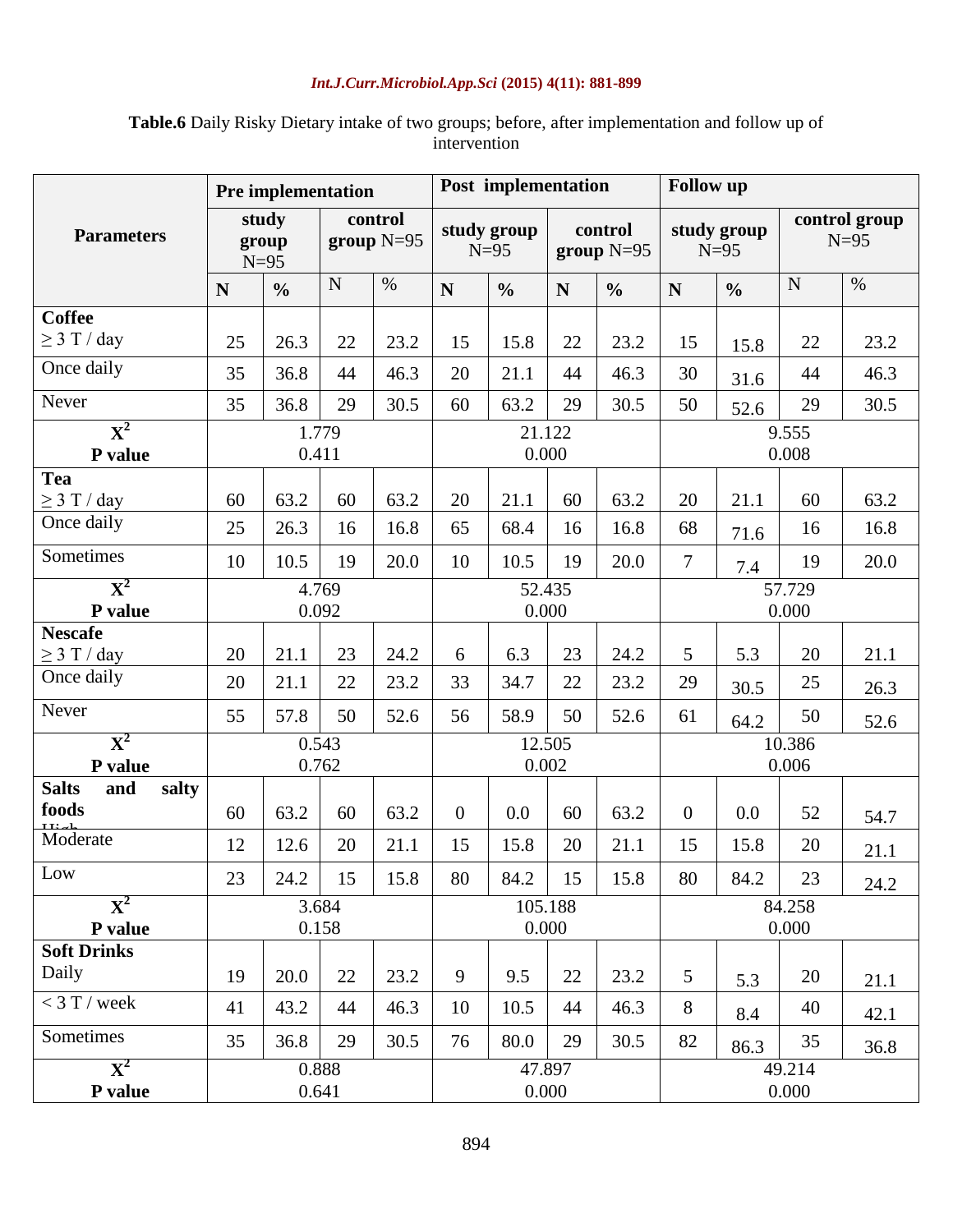| <b>Table.7</b> assessment of preventive measures in two groups before, after implementation and follows |                    |  |  |
|---------------------------------------------------------------------------------------------------------|--------------------|--|--|
|                                                                                                         | up of intervention |  |  |

|                              |                          | <b>Pre implementation</b> |                            |                |      | Post implementation      |                |                         | <b>Follow</b> up      |               |                         |                |
|------------------------------|--------------------------|---------------------------|----------------------------|----------------|------|--------------------------|----------------|-------------------------|-----------------------|---------------|-------------------------|----------------|
| <b>Parameters</b>            | study<br>group<br>$N=95$ |                           | control<br>group<br>$N=95$ |                |      | study<br>group<br>$N=95$ |                | control<br>group $N=95$ | study group<br>$N=95$ |               | control<br>group $N=95$ |                |
|                              | N <sub>0</sub>           | $\frac{0}{0}$             | N <sub>o</sub>             | $\frac{0}{0}$  | No   | $\frac{0}{0}$            | N <sub>0</sub> | $\frac{0}{0}$           | N <sub>0</sub>        | $\frac{0}{0}$ | N <sub>0</sub>          | $\frac{0}{0}$  |
| <b>Exercise</b>              |                          |                           |                            |                |      |                          |                |                         |                       |               |                         |                |
| Adequate                     |                          |                           |                            |                |      |                          |                |                         |                       |               |                         | 8.4            |
| Inadequate                   | 11                       | 11.6                      | 8                          | 8.4            | 64   | 67.4                     | 12             | 12.6                    | 54                    | 56.8          | 8                       | 91.6           |
|                              | 84                       | 88.4                      | 87                         | 91.6           | 31   | 32.6                     | 83             | 87.4                    | 41                    | 43.2          | 87                      |                |
| ${\bf X}^2$                  |                          | 0.526                     |                            |                |      |                          | 59.29          |                         |                       |               | 50.660                  |                |
| P value                      |                          | 0.468                     |                            |                |      | 0.000                    |                |                         |                       |               | 0.000                   |                |
| <b>Exposure</b><br>in<br>Sun |                          |                           |                            |                |      |                          |                |                         |                       |               |                         |                |
| right manner                 |                          |                           |                            |                |      |                          |                |                         |                       |               |                         |                |
| Adequate                     |                          |                           |                            |                |      |                          |                |                         |                       |               |                         |                |
| Inadequate                   | 29                       | 30.5                      | 30                         | 31.6           | 90   | 94.7                     | 32             | 33.7                    | 85                    | 89.5          | 30                      | 31.6           |
|                              | 66                       | 69.5                      | 65                         | 68.4           | 5    | 5.3                      | 63             | 66.3                    | 10                    | 10.5          | 65                      | 68.4           |
| ${\bf X}^2$                  |                          | 0.025                     |                            |                |      |                          | 77.04          |                         |                       |               | 66.638                  |                |
| P value                      |                          | 0.875                     |                            |                |      |                          | 0.000          |                         |                       |               | 0.000                   |                |
| Ca<br>supplementary          |                          |                           |                            |                |      |                          |                |                         |                       |               |                         |                |
| intake                       |                          |                           |                            |                |      |                          |                |                         |                       |               |                         |                |
| Adequate                     | 8                        | 8.4                       | 10                         | 10.5           | 85   | 89.5                     | 13             | 13.7                    | 60                    | 63.2          | 13                      | 13.7           |
| Inadequate                   | 87                       | 91.6                      | 85                         | 89.5           | 10   | 10.5                     | 82             | 86.3                    | 35                    | 36.8          | 82                      | 86.3           |
| ${\bf X}^2$                  |                          | 0.245                     |                            |                | 1.09 |                          |                |                         | 49.141                |               |                         |                |
| P value                      |                          | 0.620                     |                            |                |      |                          | 0.000          |                         |                       |               | 0.000                   |                |
| <b>Smoking cession</b>       |                          |                           |                            |                |      |                          |                |                         |                       |               |                         |                |
| Adequate                     | $\overline{0}$           | $\overline{0}$            | $\overline{0}$             | $\overline{0}$ | 6    | 50                       | $\overline{0}$ | $\overline{0}$          | 8                     | 66.7          | $\overline{2}$          | 13.3           |
| Inadequate                   | 12                       | 100                       | 15                         | 100            | 6    | 50                       | 15             | 100                     | $\overline{4}$        | 33.3          | 13                      | 86.7           |
| $\mathbf{X}^2$               |                          | No available test         |                            |                |      |                          | 9.643          |                         |                       |               | 8.132                   |                |
| P value                      |                          |                           |                            |                |      |                          | 0.003          |                         |                       |               | 0.004                   |                |
| <b>Passive</b><br>smoking    |                          |                           |                            |                |      |                          |                |                         |                       |               |                         |                |
| cession                      |                          |                           |                            |                |      |                          |                |                         |                       |               |                         |                |
| Yes                          | $\boldsymbol{0}$         | $\overline{0}$            | $\overline{0}$             | $\overline{0}$ | 29   | 60.4                     | $\overline{0}$ | $\overline{0}$          | 20                    | 41.7          | $\overline{0}$          | $\overline{0}$ |
| N <sub>o</sub>               | 48                       | 100                       | 45                         | 100            | 19   | 39.6                     | 45             | 100                     | 28                    | 58.3          | 45                      | 100            |
| $\overline{\mathbf{X}}^2$    |                          | No available test         |                            |                |      |                          | 39.50          |                         | 23.887                |               |                         |                |
| P value                      |                          |                           |                            |                |      |                          | 0.000          |                         |                       |               | 0.000                   |                |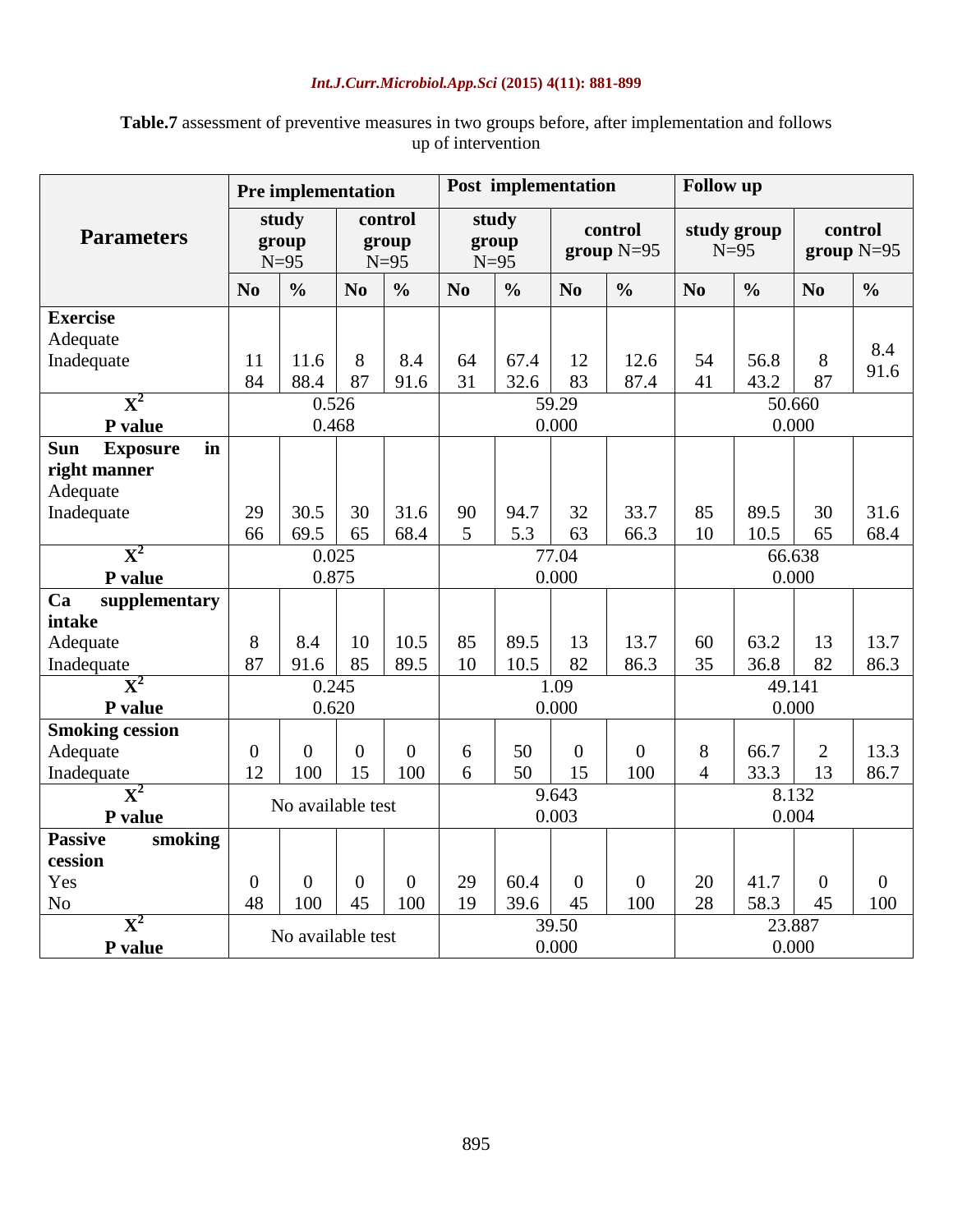

**Fig.2** Mean knowledge difference of study and control group before, after, and follow up of intervention

Additionally one study carried out by Mahmoud *et al* (2008) on 275 school and college students in Daubi, where findings confirmed that soda drinking was associated with higher risk of obesity and decreasing levels of blood calcium and increasing urinary calcium excretion which may lead osteoporosis. Thus evidence also supports an association between soft drinks consumption and decreased bone mineral density (Ma and Jones, 2004).

Regarding prevention of osteoporosis our results indicated that highly significant enhancement of women in study group post intervention regarding practice of different preventive measures of osteoporosis as exercise, exposure to sunlight in right manner, intake of calcium tablets, stop smoking and non-exposed to passive smoking comparing to control group.

The finding comes in congruence with Ansari *et al* (2014) who evaluated the primary prevention of osteoporosis among adolescent females. It found that the mean percentage of desirability of sun exposure

quality and quantity improved 13.8% in mother centered group and 8.34% in daughter centered group after 4 weeks, but this rising was more significant in group B than group A.

Bollenbacher (2014) they declared that interventions that focus on osteoporosis awareness, calcium self-efficiency, health motivation, in addition to overcoming personal barrier to calcium intake, may be the mainly helpful methods for osteoporosis prevention. They also stated that adolescent osteoporosis preventive behaviors (e.g. daily calcium intake, daily physical activity time, and sun exposure time) were improved significantly after the intervention. In accordance Jeihooni *et al* (2015) who revealed that the positive effects of the education program based on health belief

model on preventing osteoporosis in on women's performance. Furthermore they reported that there was no significant difference between the mean score of women on osteoporosis prevention behaviors before intervention, and both groups had low performance in maintaining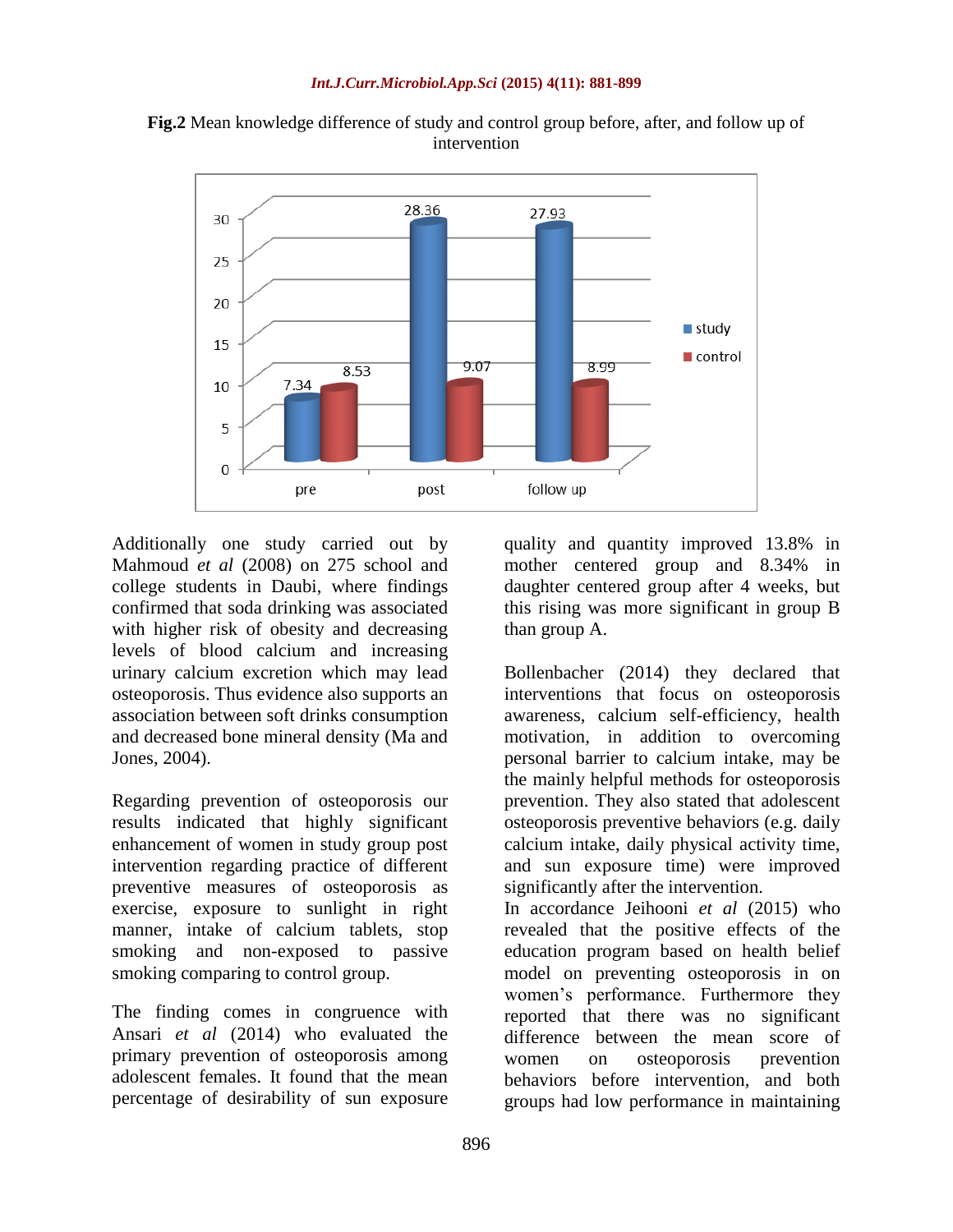proper diet and walking. Immediately after and 6 months after intervention, the mean performance score of the women in the intervention group significantly improved compared to controls.

In contrast to our findings concerning frequency of women's taking calcium supplementation. Eshra *et al* (2012) found that counseling was ineffective regarding frequency of women's taking calcium supplementation .Whereas all the women in the study did not intake calcium tablets during pre and post counseling.

In conclusion, a mobile based educational technology improve the women's knowledge regarding prevention of osteoporosis, preventive measures for prevention of osteoporosis as diet, exercises, sunlight and smoking cessation and serum blood calcium level.

#### **Recommendations**

It is suggested to apply this mobile-based educational technology on the childbearing women and to replicate the study on a larger study sample in different settings to generalize the results.

### **Limitations**

The only limitation of this study that the test of bone density was expensive, for this reason the researchers constitute it with serum calcium level.

### **Reference**

Ansari, H., Farajzadegan, Z., Hajigholami, A., & Paknahad, Z. (2014). A randomized field trial for the primary prevention of osteoporosis among adolescent females: Comparison of two methods, mother centered and

daughter centered. Journal of Research in Medical Sciences : The Official Journal of Isfahan University of Medical Sciences, 19(8), 746–752.

- Appelboom G, Yang AH, Christophe BR *et al*. The promise of wearable activity sensors to define patient recovery. J. Clin. Neurosci. pii, S0967- 5868(13)00647-4 (2013).
- Asakawa K, Koyama K, Yamagata Z. (2013): Effect of educational intervention using the Internet on quantitative ultrasound parameters in prevention of osteoporosis: a randomized controlled trial in young Japanese women. Int. J. Womens
- Baheiraei A, Ritchie JE, Eisman JA, Nguyen TV. Psychometric properties of the Persian version of the osteoporosis knowledge and health belief questionnaires. Maturitas. 2005;50:134–9.
- Bollenbacher, Valerie A., "Effects of an Osteoporosis Educational Intervention: Knowledge and Self-Efficacy of Prevention in Young Adult Collegiate Females" (2014). Evidence-Based Practice Project Reports. Paper 56.
- Buller, D. B., Berwick, M., Shane, J., Kane, I., Lantz, K., & Buller, M. K. (2013). User-centered development of a smart phone mobile application delivering personalized real-time advice on sun protection. Translational Behavioral Medicine, 3(3), 326–334. http://doi.org/10.1007/s13142-013- 0208-1.
- Drieling RL, Ma J, Thiyagarajan S, Stafford RS. An Internet-based osteoporotic fracture risk program: effect on knowledge, attitudes, and behaviors. J. Womens Health (Larchmt.) 20(12), 1895–1907 (2011).
- Elayeh E, Akour A, Yousef A, Farah D, Hamaly M, Basheti I. (2014):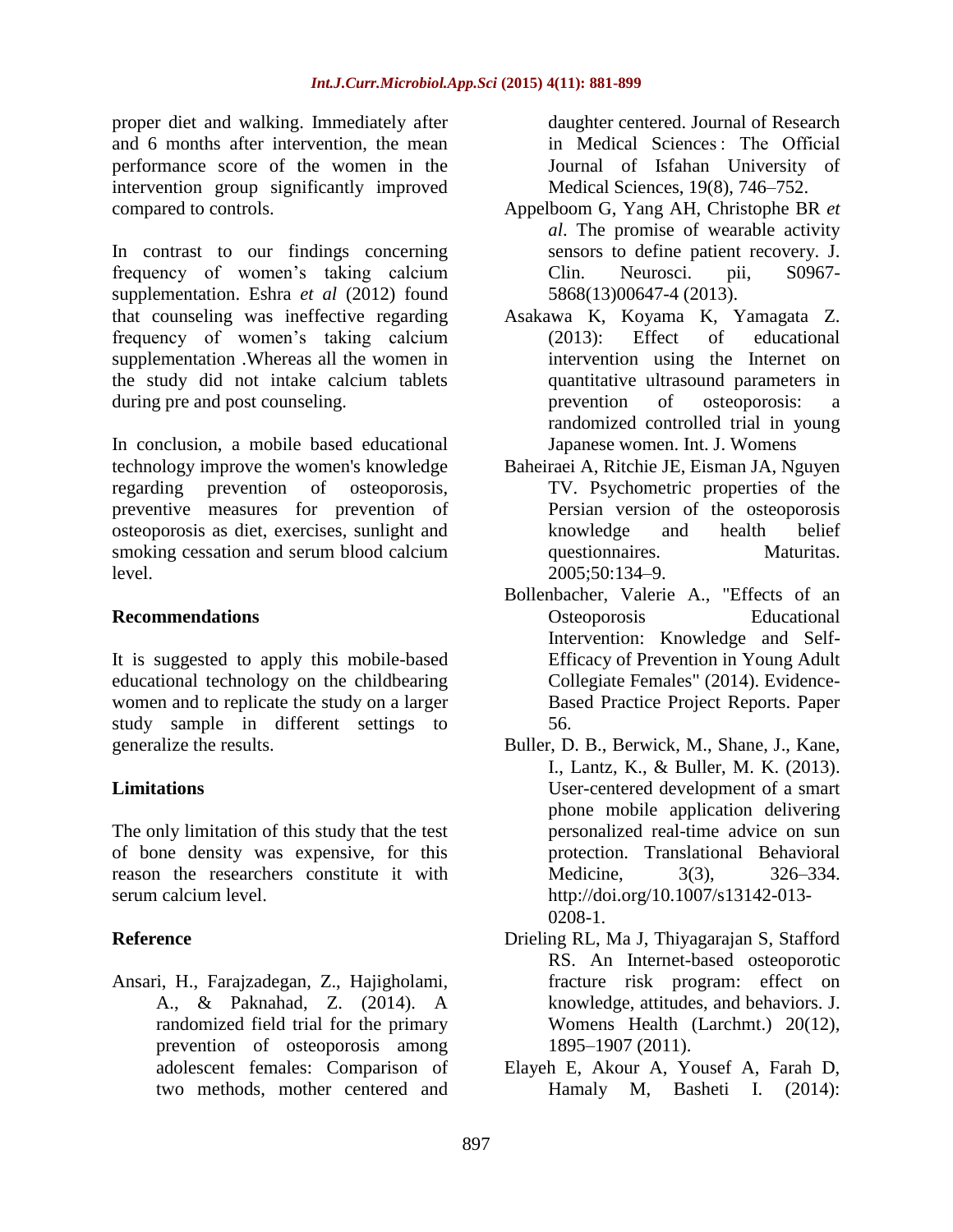Osteoporosis Amongst Jordanians: Effect of Pharmacist- Directed Brochure Education on People's Knowledge Tropical Journal of Pharmaceutical Research 13 (12), 2101-2108, http://dx.doi.org/10.4314/tjpr.v13i12.2 2

- El-Tawab S.S., Saba E. K., Elweshahi H. M., Ashry M. H.(2016): Knowledge of osteoporosis among women in Alexandria (Egypt): A community based survey, The Egyptian Rheumatologist (2016) 38, 225–231
- Eshra M .K., Dawood H. and Habib F.. Assessment and Modification of Risk Behavior of Osteoporosis among Childbearing Working Women. J Am Sci 2012;8(9):111-119].
- Free C, Phillips G, Galli L, Watson L, Felix L, *et al*. (2013) The Effectiveness of Mobile-Health Technology-Based Health Behaviour Change or Disease Management Interventions for Health Care Consumers: A Systematic Review. PLoS Med 10(1): e1001362. doi:10.1371/journal.pmed.1001362.
- Gao, S., Li, K., Xu, M., Jiang, W., Shen, H., Luo, W., … Lei, G. (2011). Bone turnover in passive smoking female rat: relationships to change in bone mineral density. BMC Musculoskeletal Disorders, 12, 131. http://doi.org/10.1186/1471-2474-12- 131Health 3, 415–422 (2011).
- Hossein Y.S. (2014). Osteoporosis: knowledge practices and prevention among female adolescent in El-Minia, Egypt. J. Res. Nurs. Midwifery 3(4):66-72
- Ibrahim S. S., Nour S.A., Farahat F. Z. (2014): Effectiveness of the Implemented Training Program in Changing Menopausal Women's Knowledge & Opinion toward Osteoporosis, IOSR Journal of

Nursing and Health Science, Volume 3, Issue 6 Ver. IV (Nov.-Dec. 2014), PP 62-69

- Isma'il L. Nauib, Mohamoud J. Pasha and Gamal V. Sadat (2015): An assessment of osteoporosis knowledge and practices among female adolescent students in El- Minia, Egypt, African Journal of Nursing and Midwifery, Vol. 2 (6), pp. 266-271
- Jeihooni, A. K., Hidarnia, A., Kaveh, M. H., Hajizadeh, E., & Askari, A. (2015). Effects of an Osteoporosis Prevention Program Based on Health Belief Model Among Females. Nursing and Midwifery Studies, 4(3), e26731. http://doi.org/10.17795/nmsjournal267 31
- Jeihooni, A. K., Hidarnia, A., Kaveh, M. H., Hajizadeh, E., & Askari, A. (2015). The Effect of an Educational Program Based on Health Belief Model on Preventing Osteoporosis in Women. International Journal of Preventive Medicine, 6, 115. [http://doi.org/10.4103/2008-7802.](http://doi.org/10.4103/2008-7802) 170429
- Källander, K., Tibenderana, J. K., Akpogheneta, O. J., Strachan, D. L., Hill, Z., ten Asbroek, A. H. A., … Meek, S. R. (2013). Mobile Health (mHealth) Approaches and Lessons for Increased Performance and Retention of Community Health Workers in Low- and Middle-Income Countries: A Review. Journal of Medical Internet Research, 15(1), e17. <http://doi.org/10.2196/jmir.2130>
- Kanis JA, McCloskey EV, Johansson H *et al* (2013) European guidance for the diagnosis and management of osteoporosis in postmenopausal women. Osteoporos Int 24:23–57. doi:10.1007/s00198-012-2074-y
- Kojima N, Douchi T, Kosha S, Nagata Y. Cross sectional study of the effects of